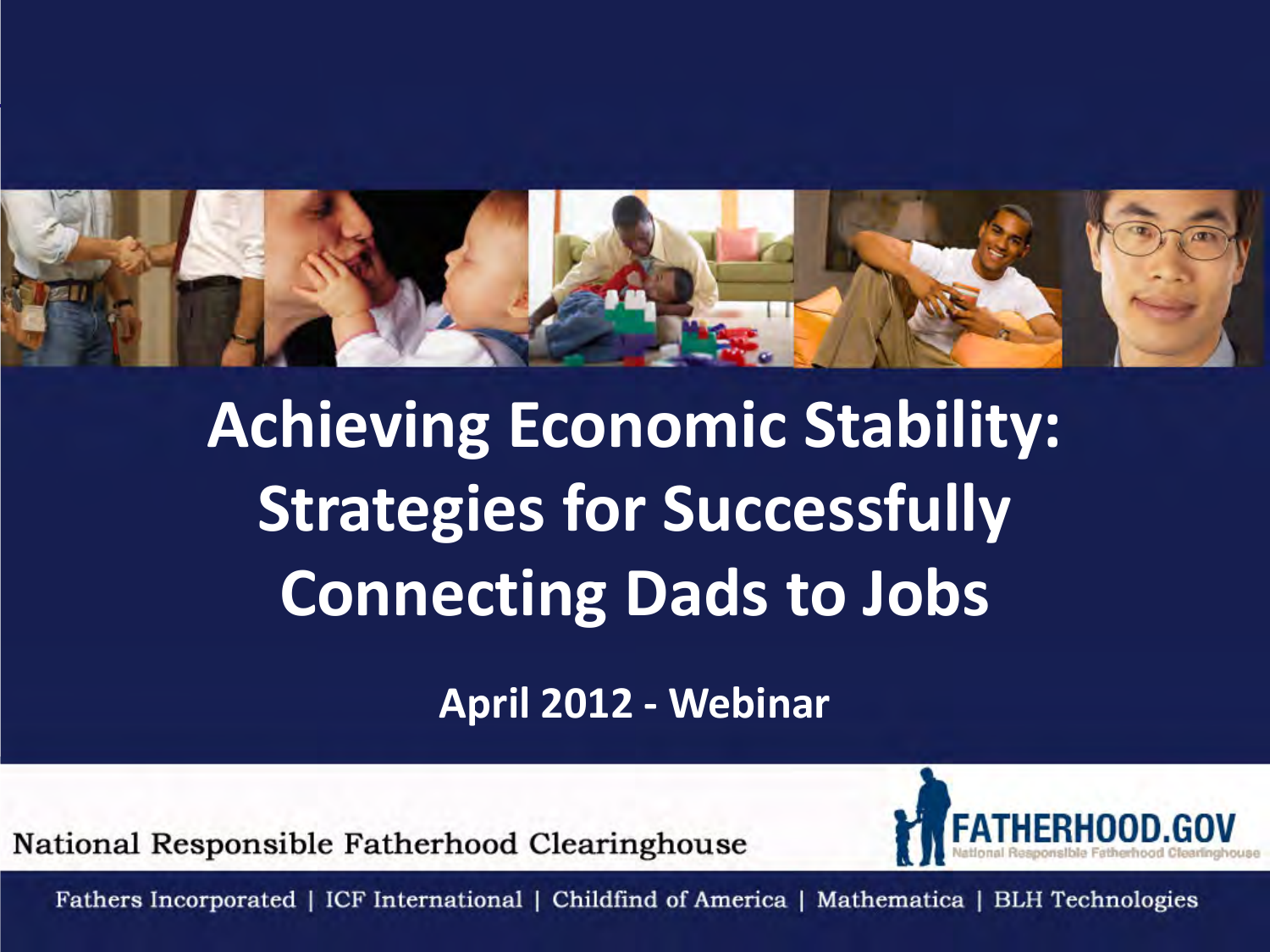### **National Responsible Fatherhood Clearinghouse Overview**

- The **National Responsible Fatherhood Clearinghouse** is an Office of Family Assistance (OFA) funded national resource for fathers, practitioners, programs/Federal grantees, states, and the public at-large who are serving or interested in supporting strong fathers and families.
- NRFC Director: Kenneth Braswell, Sr. e-mail: [kenneth.braswell@gmail.com](mailto:kenneth.braswell@gmail.com)
- NRFC Manager: Patrick J. Patterson e-mail: [ppatterson@icfi.com](mailto:ppatterson@icfi.com)

National Responsible Fatherhood Clearinghouse

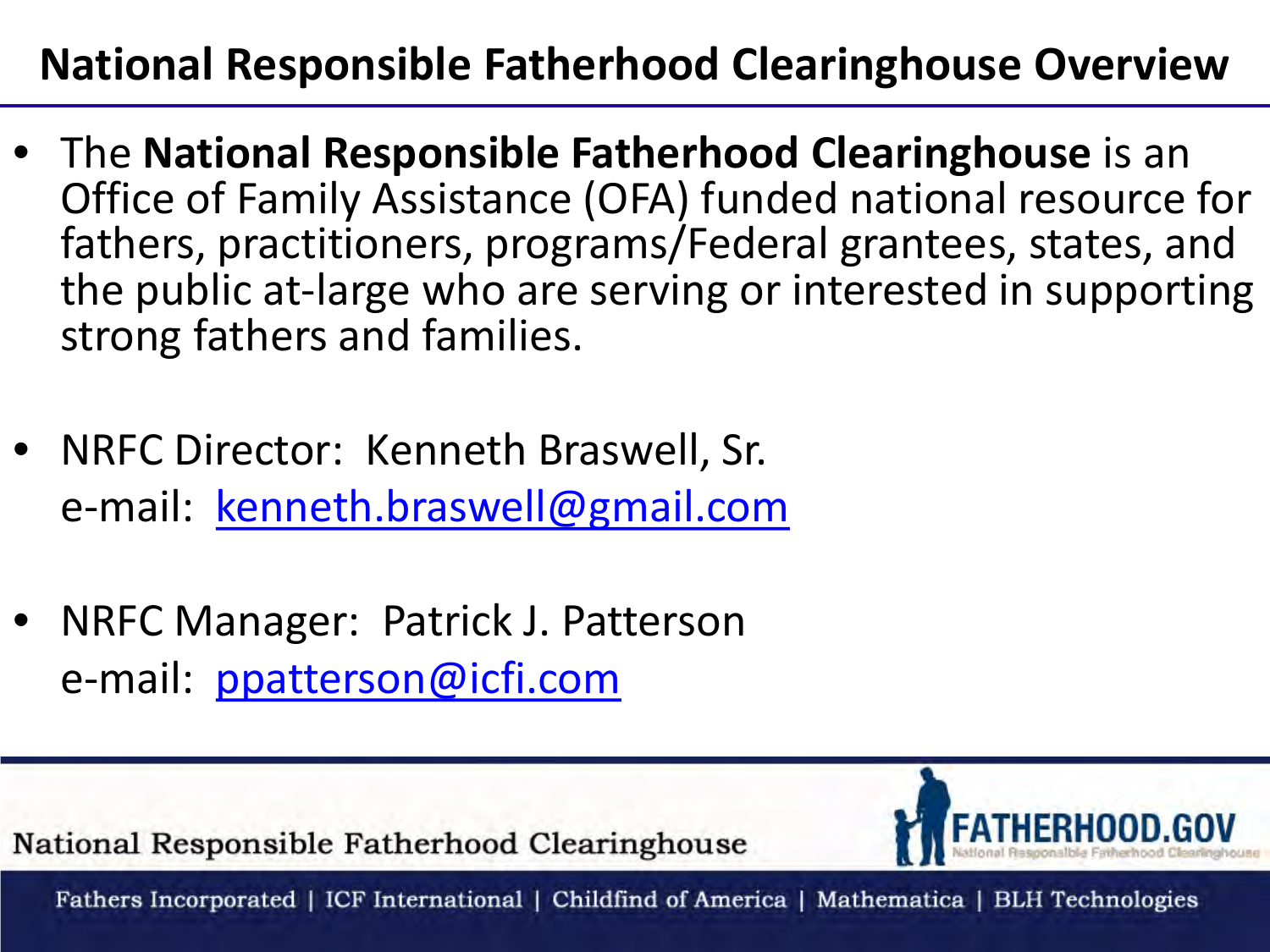### **National Responsible Fatherhood Clearinghouse Overview**

- Our goals are to provide, facilitate, and disseminate current research , proven and innovative strategies that will encourage and strengthen fathers and families, and providers of services via the following priorities:
	- Robust NRFC Website [www.Fatherhood.gov](http://www.fatherhood.gov/)
	- Annual Media Campaign that will the promote Responsible Fatherhood field and efforts of local programs
	- Social media engagement

National Responsible Fatherhood Clearinghouse

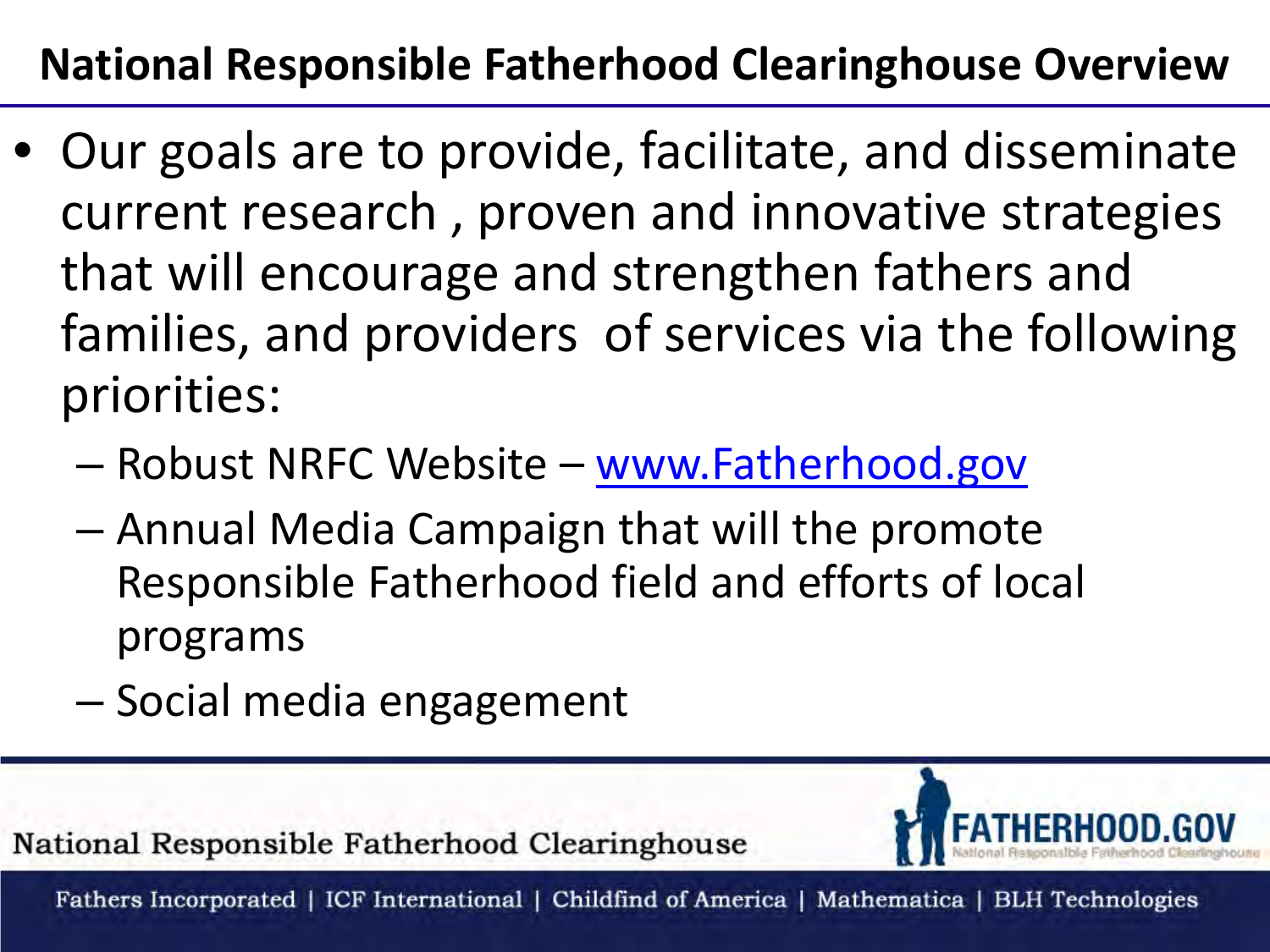### **National Responsible Fatherhood Clearinghouse Overview**

### **NRFC Priorities Continued:**

- Development and dissemination of written products that will advance the responsible fatherhood research and practice national agendas
- Outreach and presentations at conferences and events
- National Call Center for Dads and Practitioners **(1-877- 4DAD411)**
- Virtual Trainings (like today's Webinar)

National Responsible Fatherhood Clearinghouse

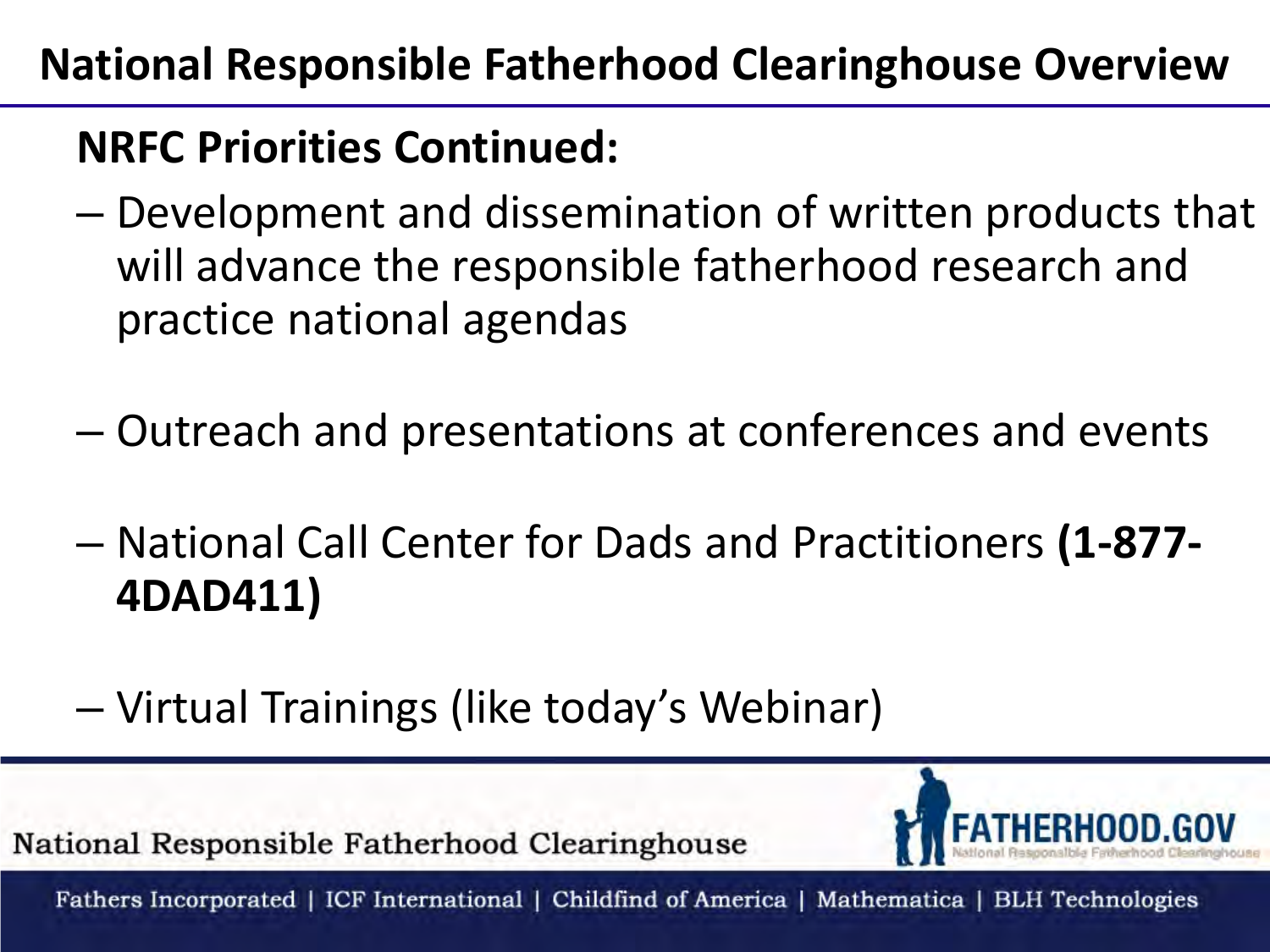## **Presenters for this Webinar:**

### • **Ben Seigel**

Deputy Director of the Center for Faith-based and Neighborhood Partnerships in the Office of the Secretary at the U.S. Department of Labor, Washington, DC

- **Dr. Ronald Mincy** Columbia University School of Social Work, New York, NY
- **Brad and Kathy Lambert**  Co-Founder and Co-Executive Director, Connections to Success, St. Louis, MO

National Responsible Fatherhood Clearinghouse

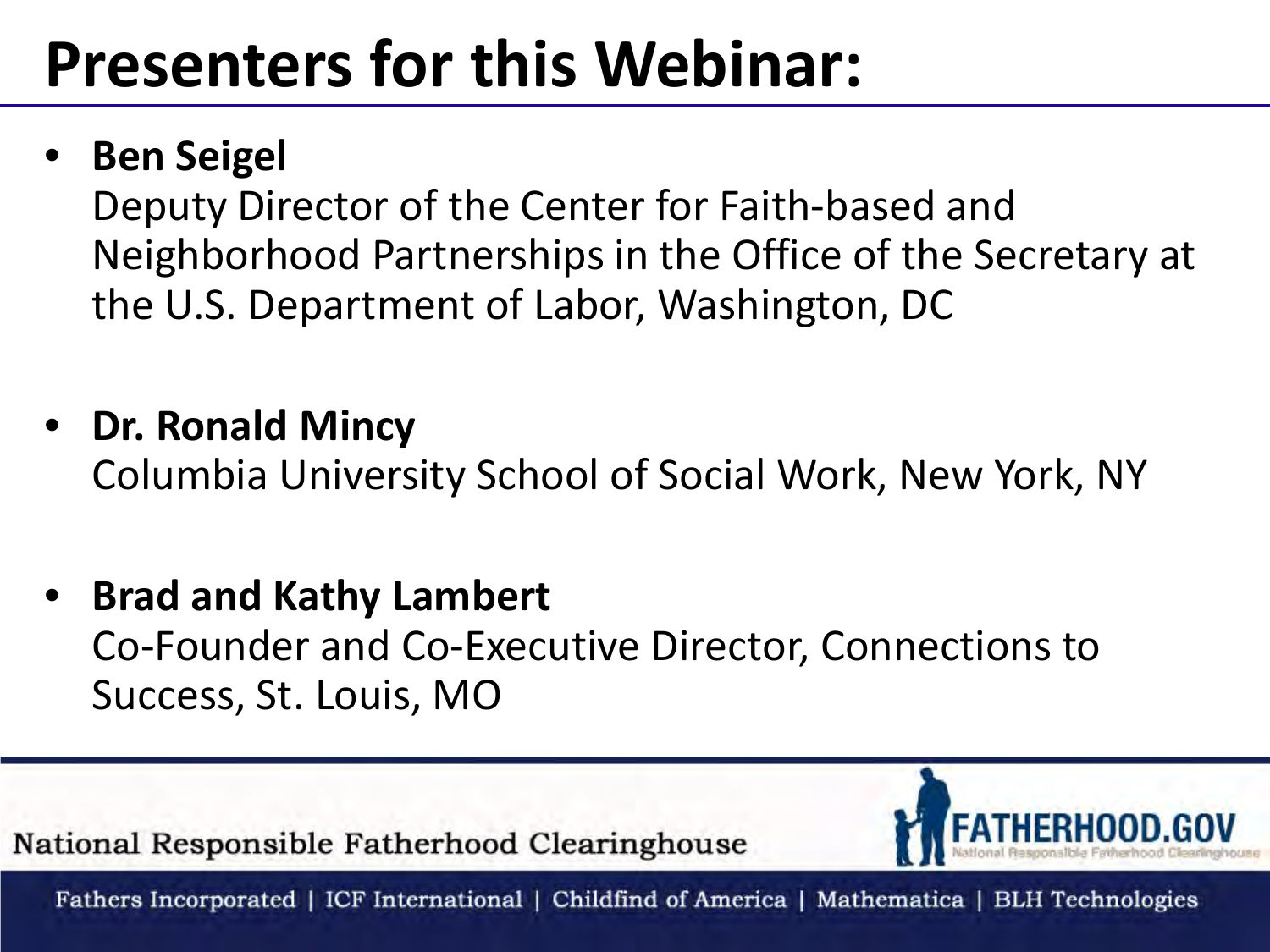# **Webinar Objectives**

**Our objectives for this Webinar are to share and increase attendees understanding of:** 

- Federal Department of Labor priorities and program.
- Employment partnering opportunities for Responsible Fatherhood programs.
- Practical ideas from research to help fathers find and keep jobs; and
- Promising Practices and Lessons Learned from a program that has successfully helped fathers identify and secure employment.

National Responsible Fatherhood Clearinghouse

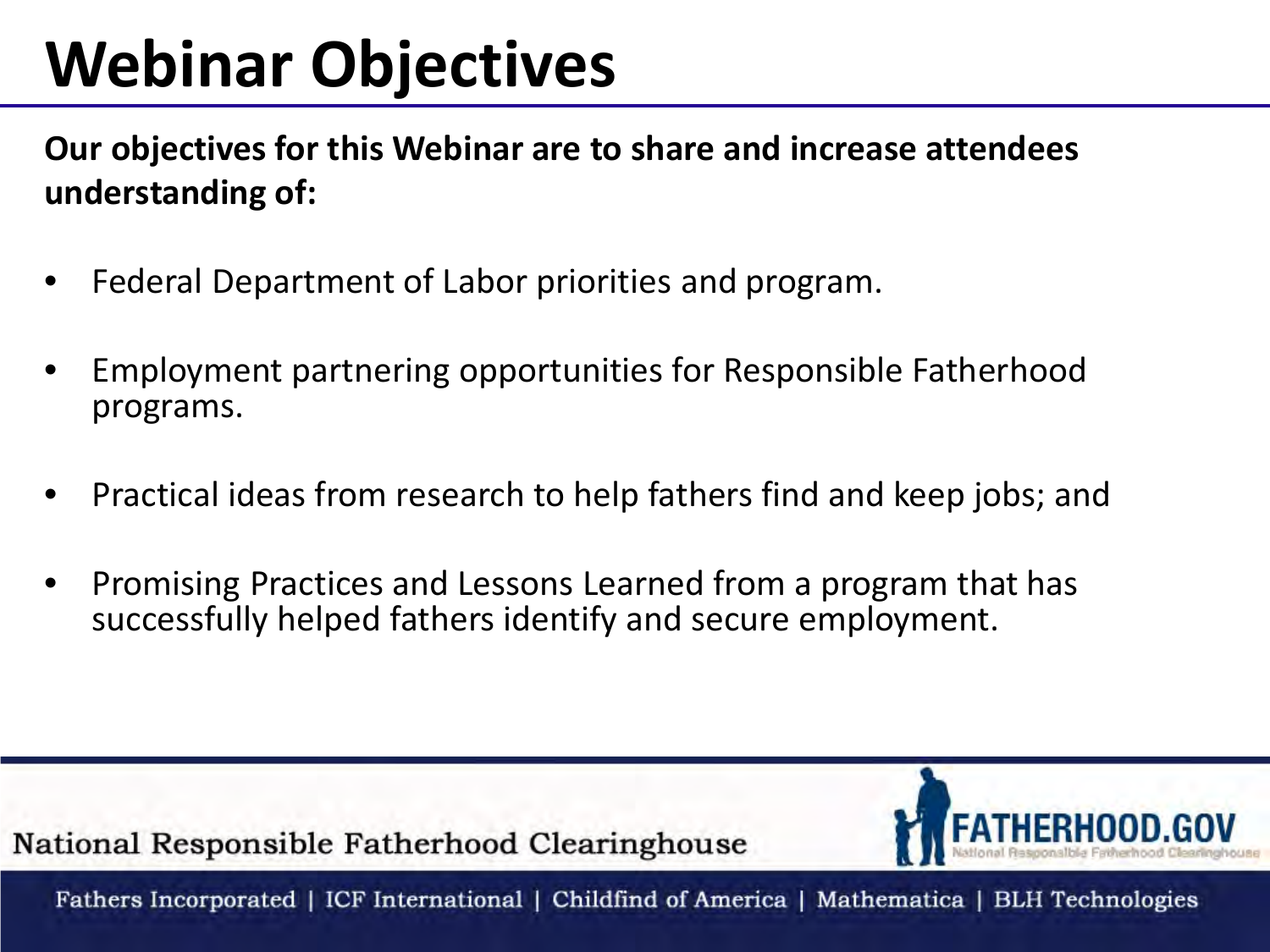

### U.S. Department of Labor Priorities

### Ben Seigel seigel.benjamin@dol.gov | 202-693-6032

National Responsible Fatherhood Clearinghouse

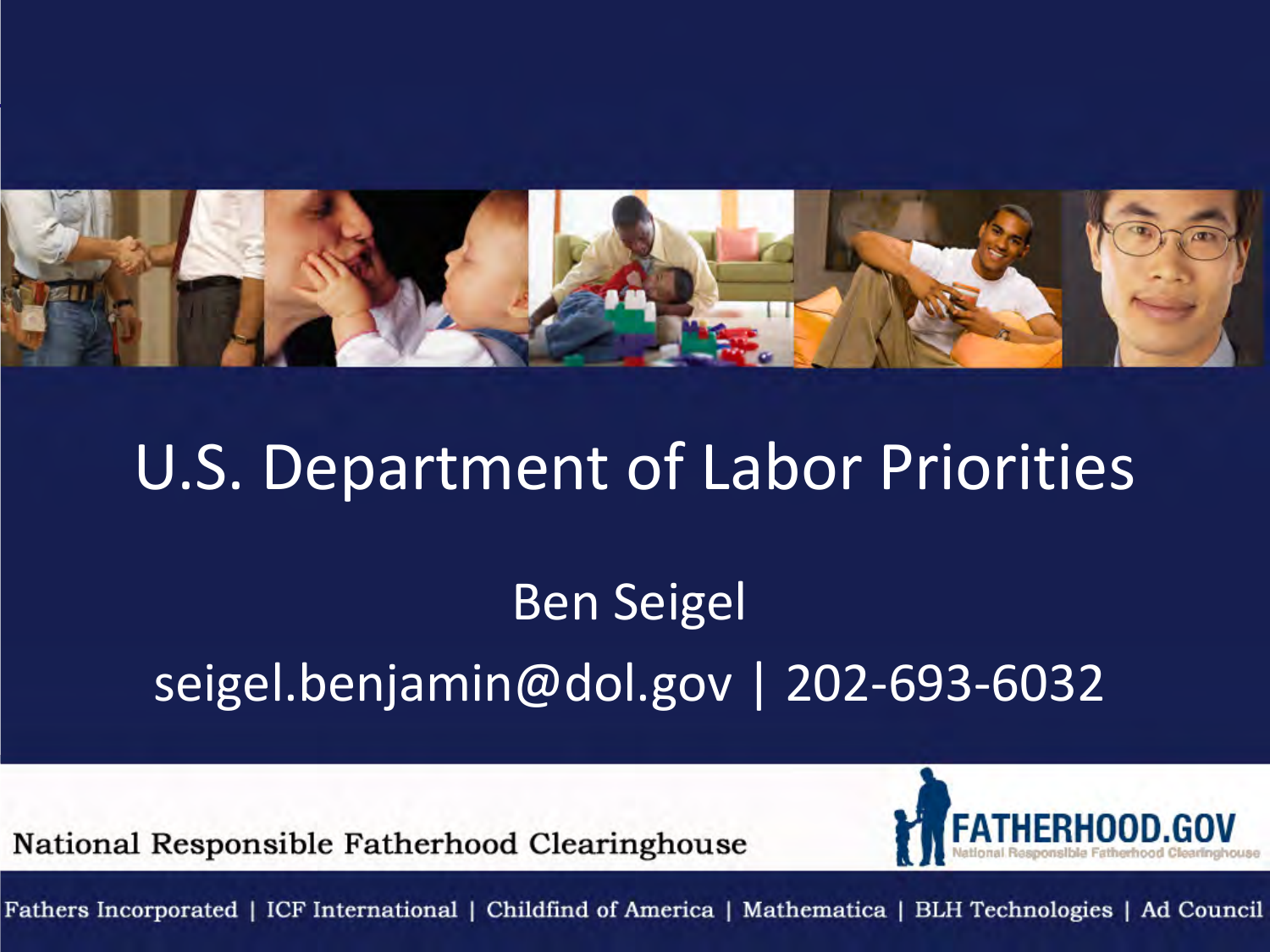## Department of Labor Priorities

- Secretary Solis's Vision: *Good Jobs for Everyone*
	- *Worker Protection*
		- Wage & Hour Division misclassification init., work-life balance
		- Occupational Safety and Health Admin alliances
		- Office of Federal Contract Compliance Programs 1 in 4 workers
	- *Workforce Development*
		- *Employment and Training Administration*
		- *Veterans Employment and Training Service*
	- *Labor Market Information*
		- *Bureau of Labor Statistics*

National Responsible Fatherhood Clearinghouse

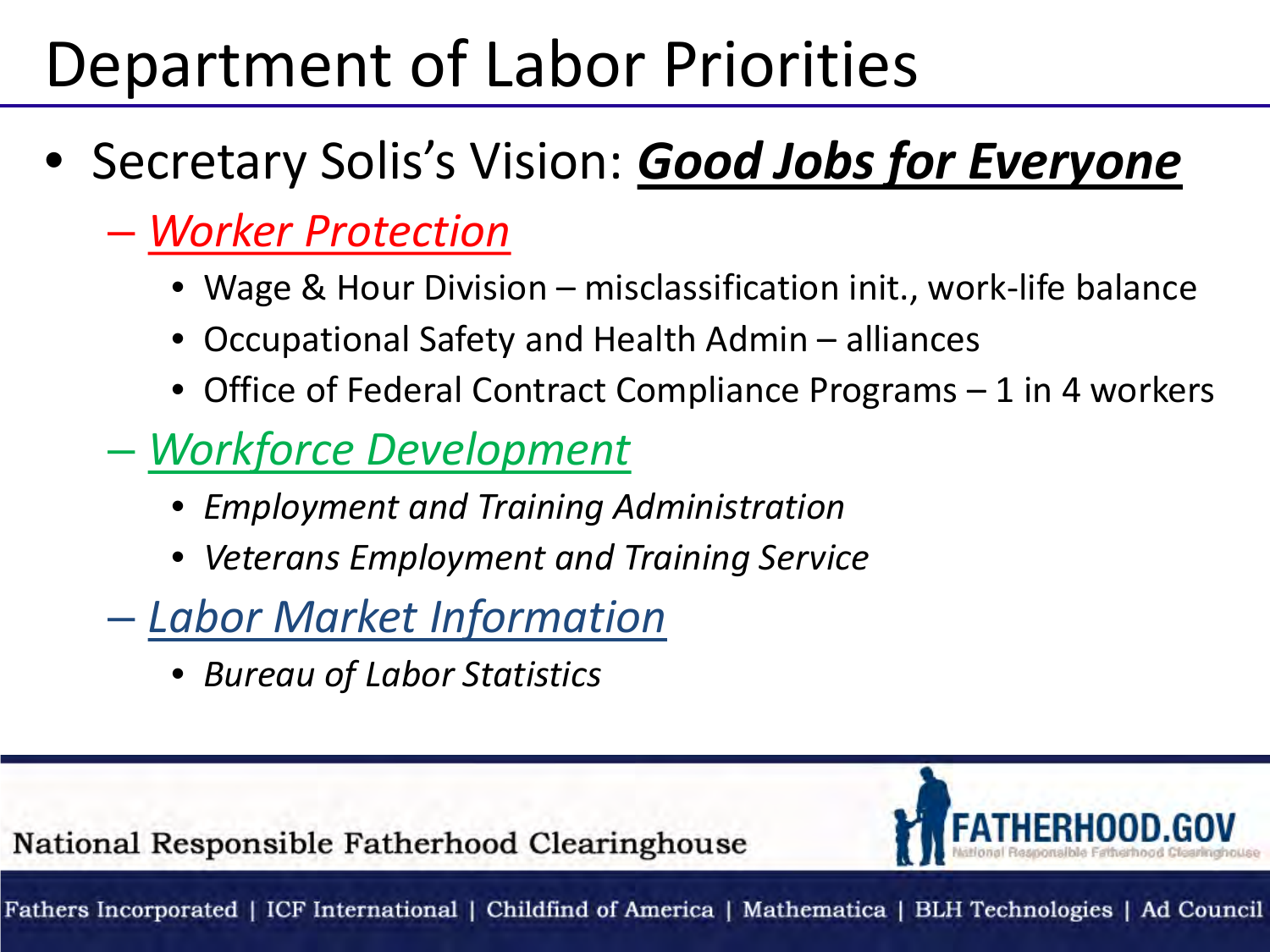# Employment and Training Priorities

- Evidence-based programs/policies
- Systems reform and integration
- Community college/employer partnerships
- Use of technology
- Sector-focus: healthcare, manufacturing, renewable industries
- Population-focus: formerly incarcerated, returning veterans, at-risk youth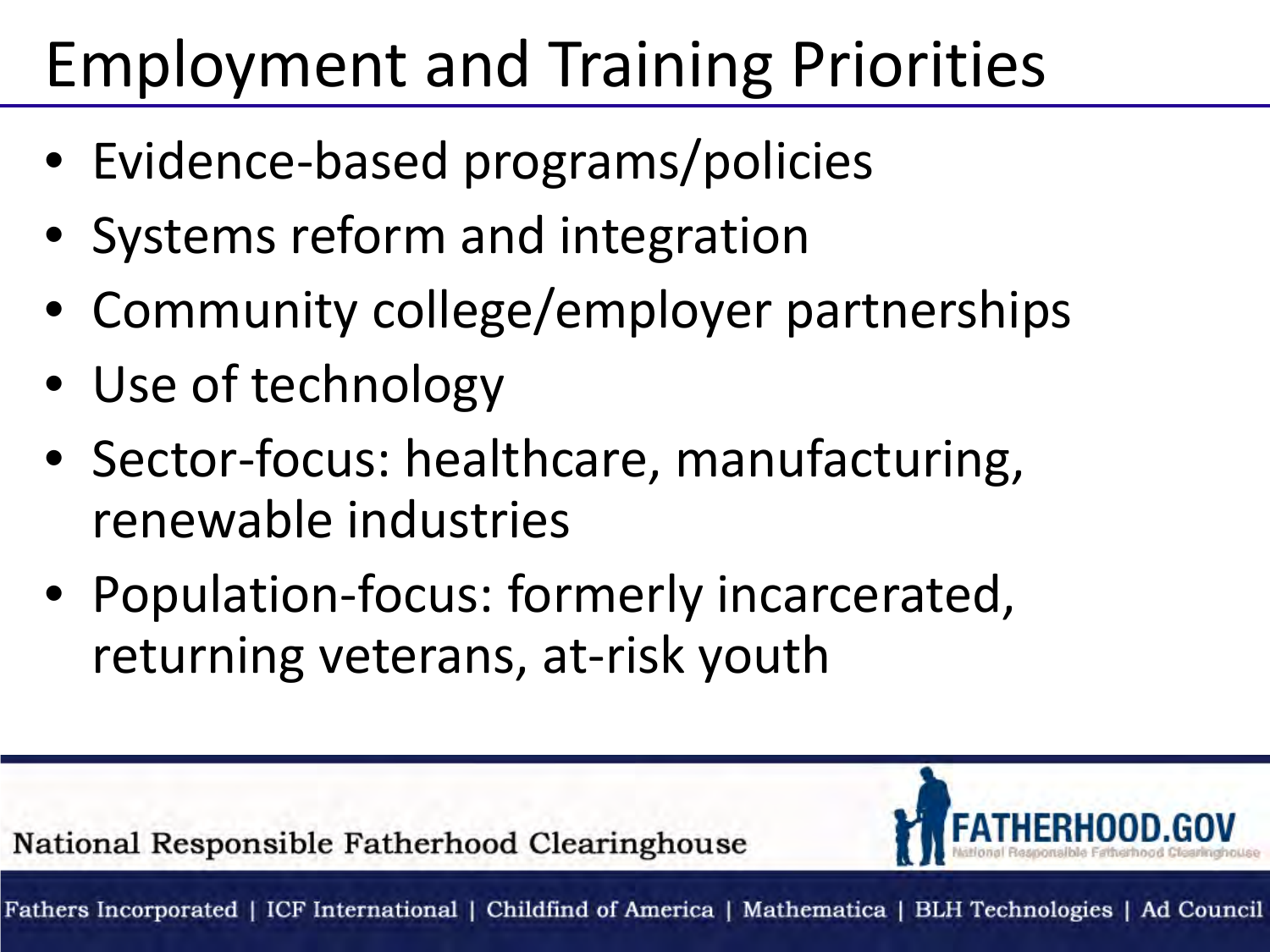# Employment and Training Web Sites

- Career One Stop
	- [http://www.careeronestop.org](http://www.careeronestop.org/)
- Local One-Stop System
	- [http://servicelocator.org](http://servicelocator.org/)
- mySkills myFuture
	- [http://www.myskillsmyfuture.org](http://www.myskillsmyfuture.org/)
- My Next Move
	- [http://www.mynextmove.org](http://www.mynextmove.org/)
- Workforce 3 One
	- [https://www.workforce3one.org](https://www.workforce3one.org/)
- Social Jobs Partnership
	- [http://www.facebook.com/socialjobspartnership#!/socialjobs](http://www.facebook.com/socialjobspartnership)

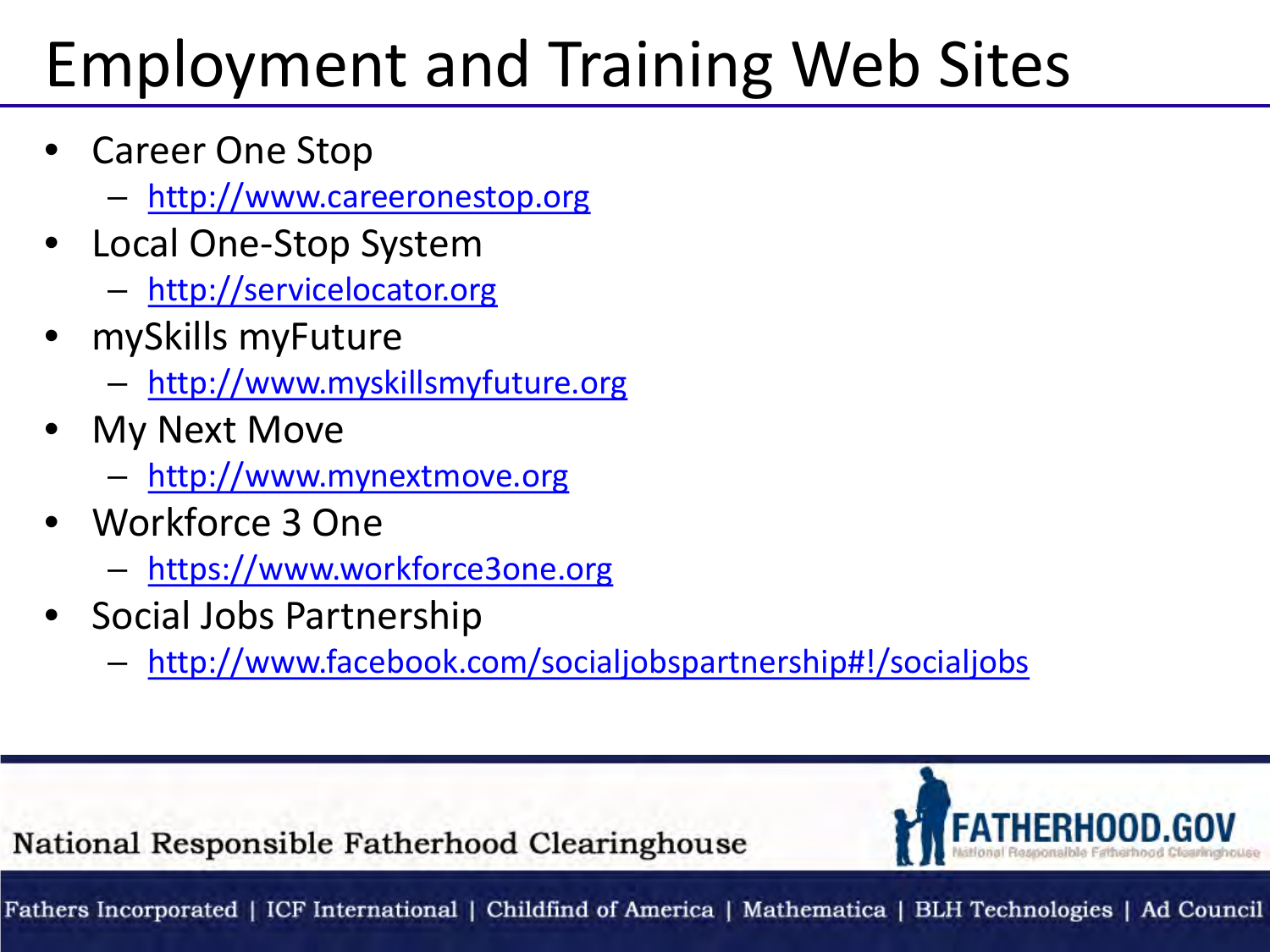# Employment and Training Programs

- Reintegration of Ex-Offenders (RExO)
	- <http://www.doleta.gov/RExO>
- Enhanced Transitional Jobs Demonstration
	- <http://www.doleta.gov/reports/etjd.cfm>
- Trade Adjustment Assistance Community College & Career Training
	- [http://www.doleta.gov/taaccct](http://www.doleta.gov/taaccct/)
- Workforce Innovation Fund
	- [http://www.doleta.gov/workforce\\_innovation](http://www.doleta.gov/workforce_innovation)
- Veterans Programs
	- <http://www.dol.gov/vets/programs/main.htm>
- **Funding Opportunities**
	- **<http://www.dol.gov/dol/grants/funding-ops.htm>**

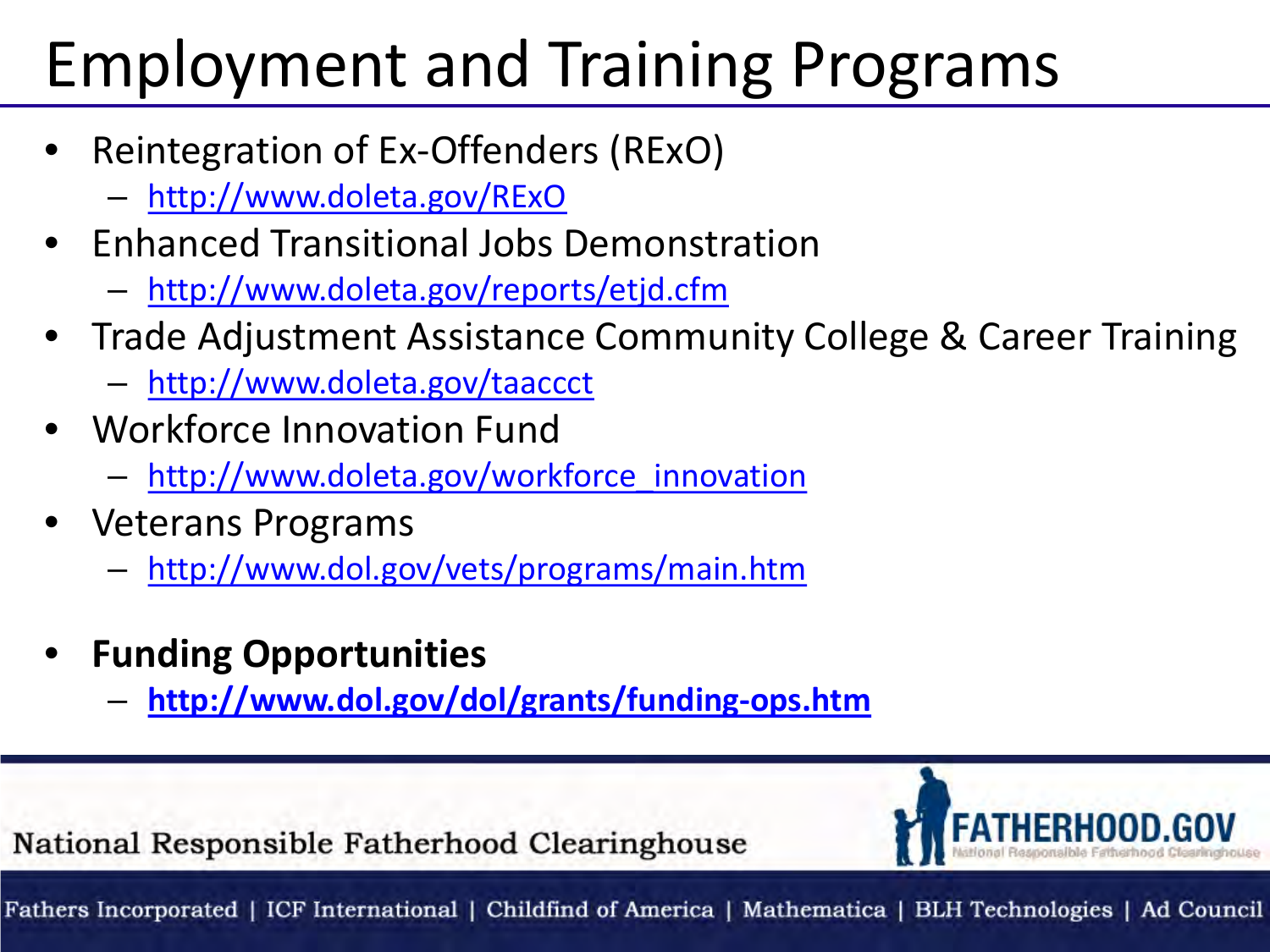# Employment and Training Programs

- Work Opportunity Tax Credit
	- <http://www.doleta.gov/business/Incentives/opptax>
- Federal Bonding Program
	- <http://www.doleta.gov/usworkforce/onestop/FBPContact.cfm>
	- [http://bonds4jobs.com](http://bonds4jobs.com/)
- Summer Jobs+
	- <http://www.dol.gov/summerjobs>

National Responsible Fatherhood Clearinghouse

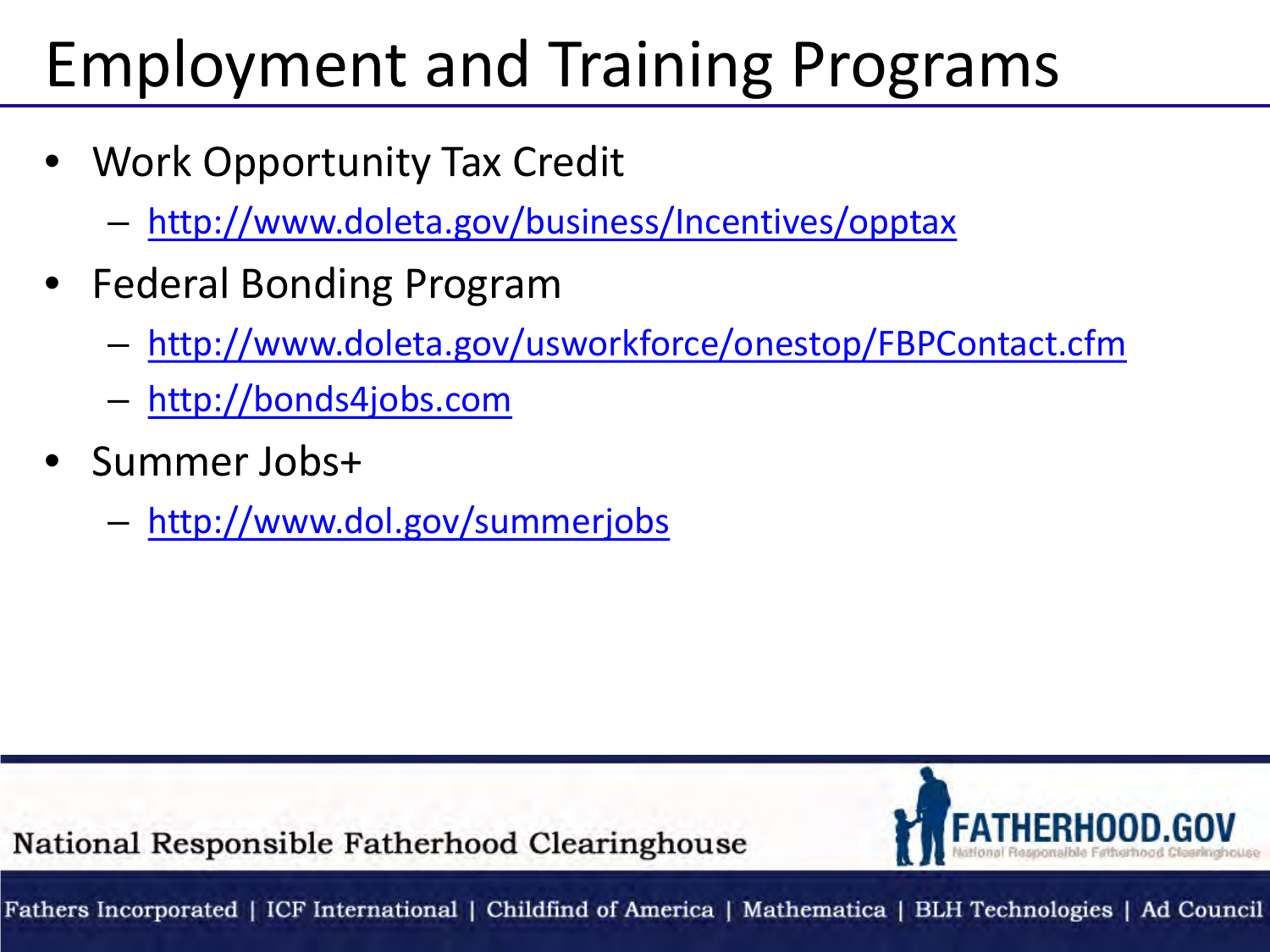## Job Clubs Initiative

- Support group of unemployed people who meet regularly at a church, public library, or community center to share networks and job resources
	- 1. Networking: expand professional contacts
	- 2. Training: LinkedIn, video résumés, self-marketing
	- 3. Counseling: grief, motivational, spiritual



"Networking Table" at McLean Bible Church Career Network Ministry, which meets Tuesday evenings from 6-9pm in Virginia.

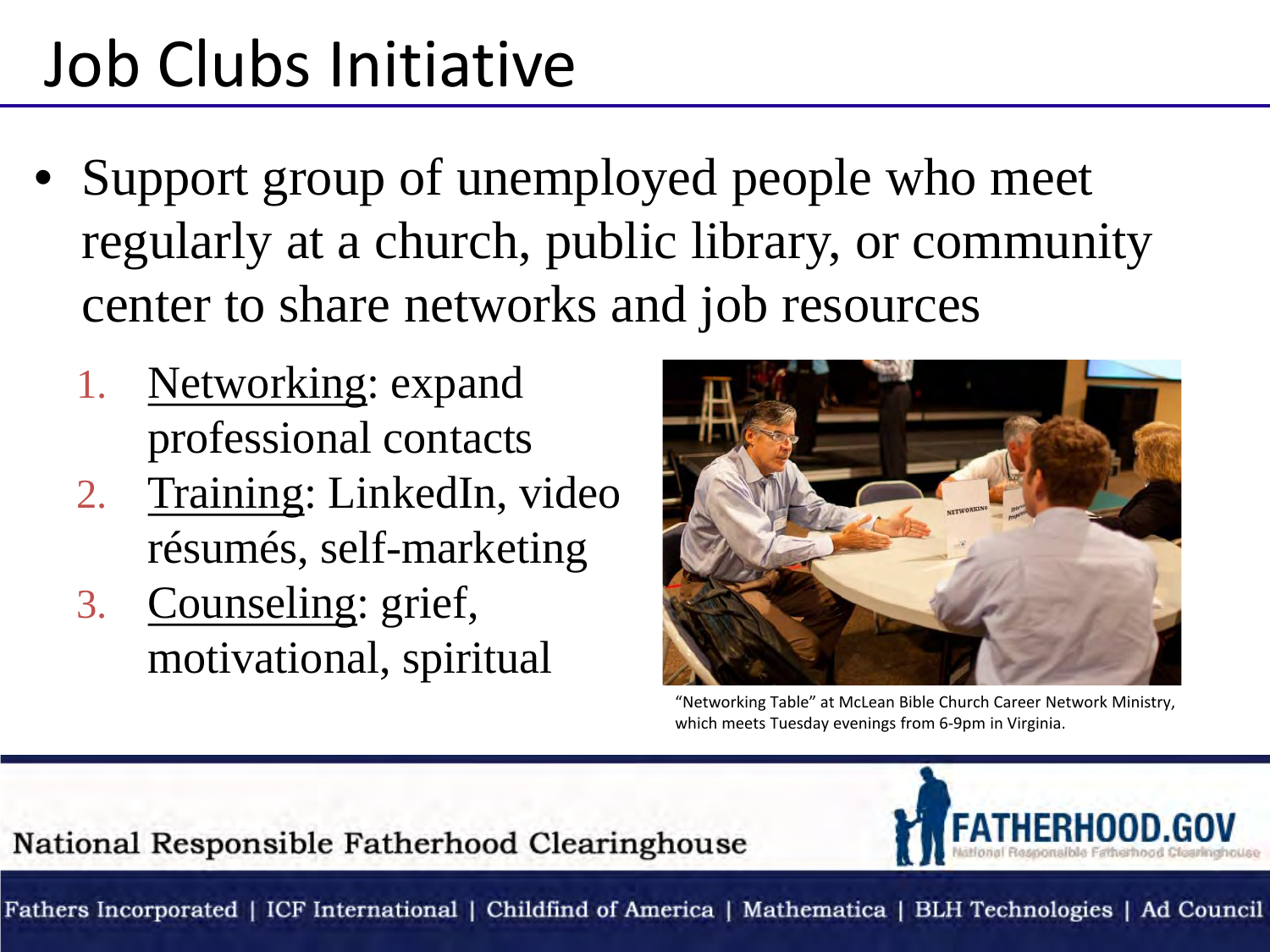# Job Clubs Initiative

- $\Box$  Meetings: most groups meet 1x/week; meetings are structured while addressing needs of members; meeting size varies (10 to 250 people)
- $\Box$  Volunteers: most job clubs are run by volunteers, many of whom found their own jobs through the group
- $\Box$  Members: open to all people in the community; typically long-term unemployed
- □ Employer Engagement: especially through congregations and alumni



Secretary Solis meeting with Job Club/Career Ministry participants in Atlanta, GA on October 5, 2011.

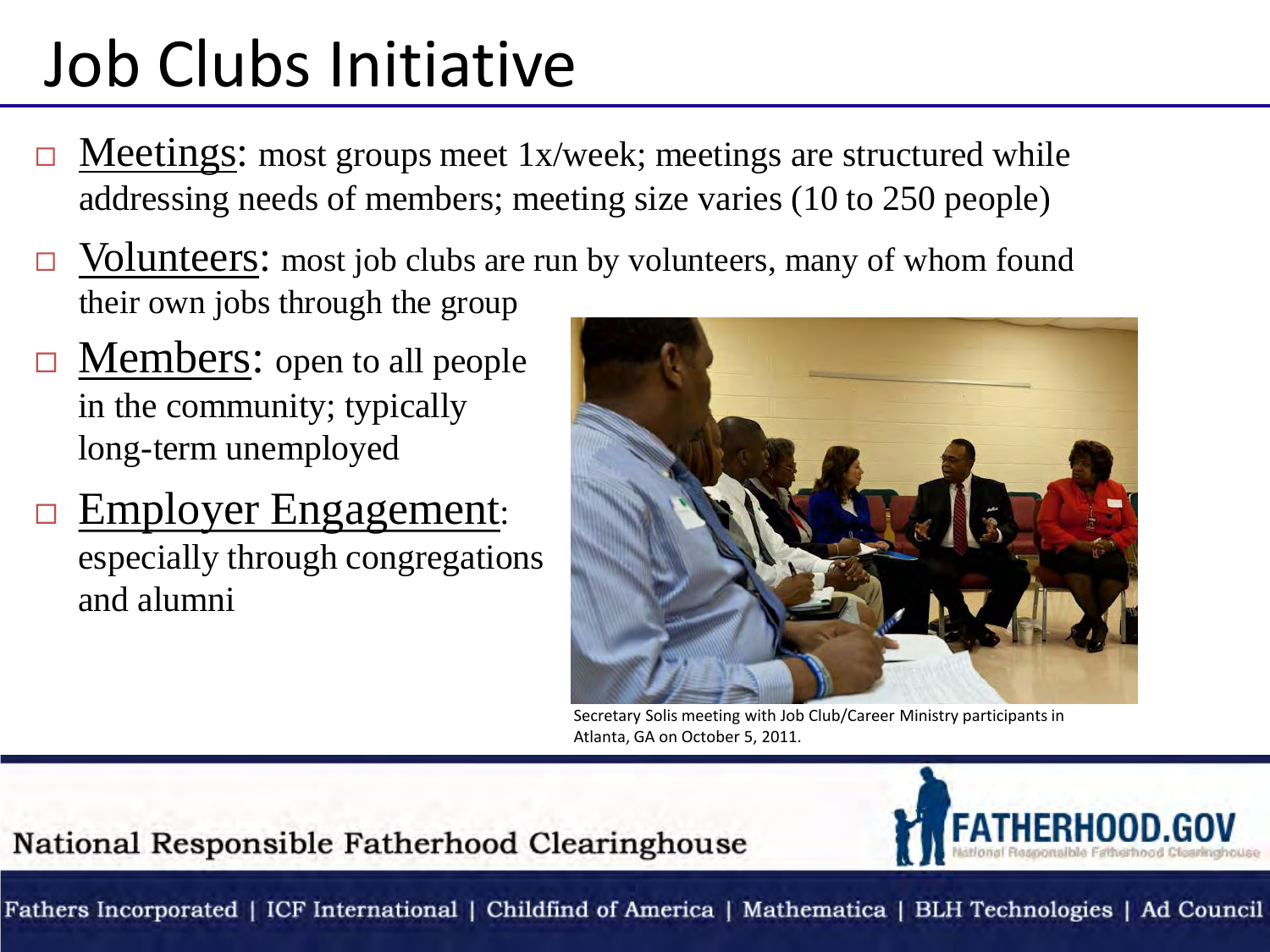## Job Clubs Initiative

- Field Building: national Job Club directory; national/regional events; bi-weekly coordinators call; online community of practice: **[www.dol.gov/jobclubs](http://www.dol.gov/jobclubs)**
- Partnership Development: Training & Employment Notice to workforce investment system, One-Stops, community colleges, grantees, CNCS, SBA, HHS
- Training & TA: network of experts and models; individual consultations; group training sessions



Jay Williams, director of DOL's Office of Recovery for Auto Communities and Workers addresses the Kansas City Job Clubs Symposium on January 26, 2012.

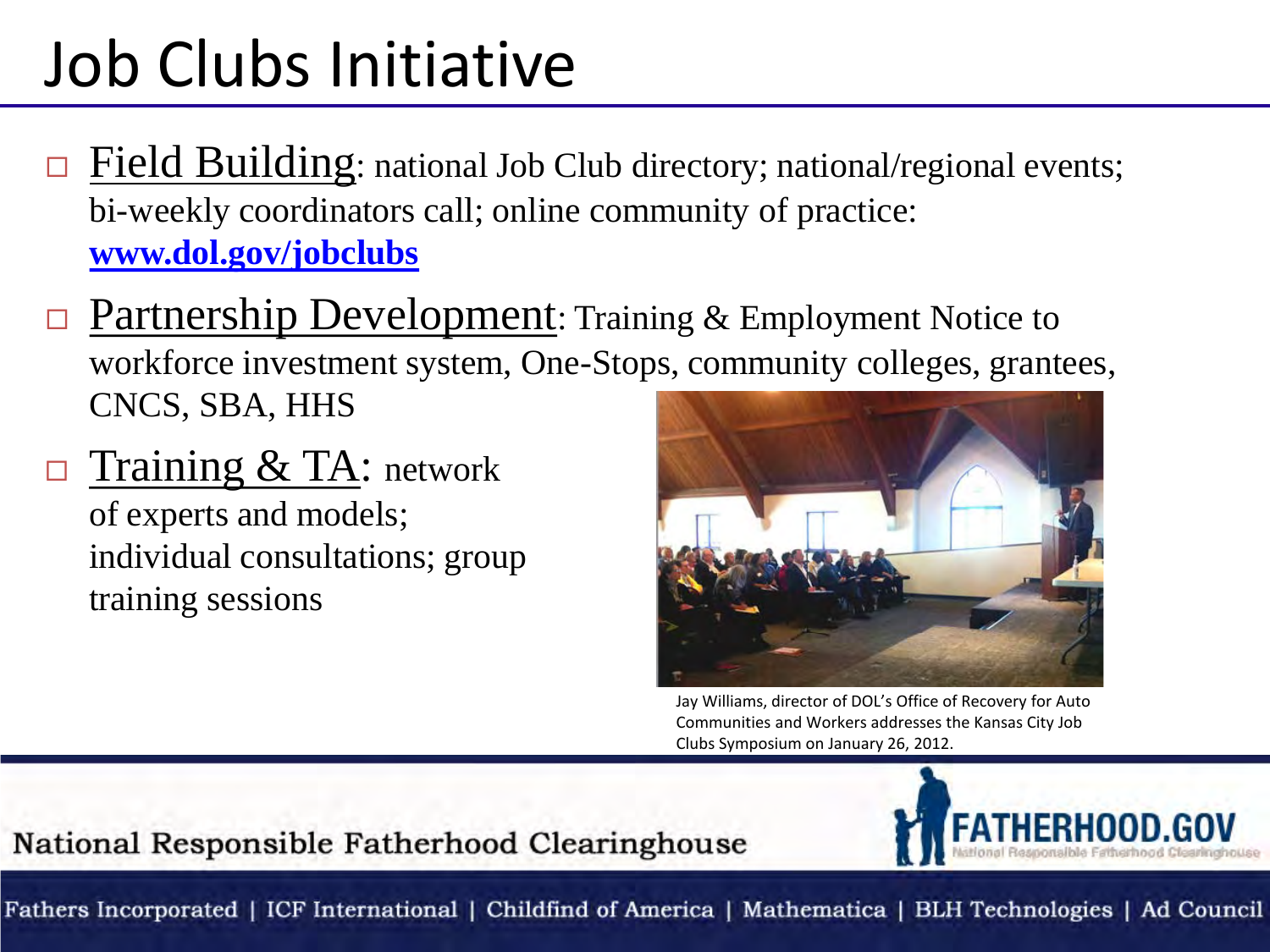Ben Seigel

U.S. Department of Labor

Office of the Secretary

Center for Faith-based and Neighborhood Partnerships

202-693-6032

seigel.benjamin@dol.gov

www.dol.gov/cfbnp

www.dol.gov/jobclubs

National Responsible Fatherhood Clearinghouse

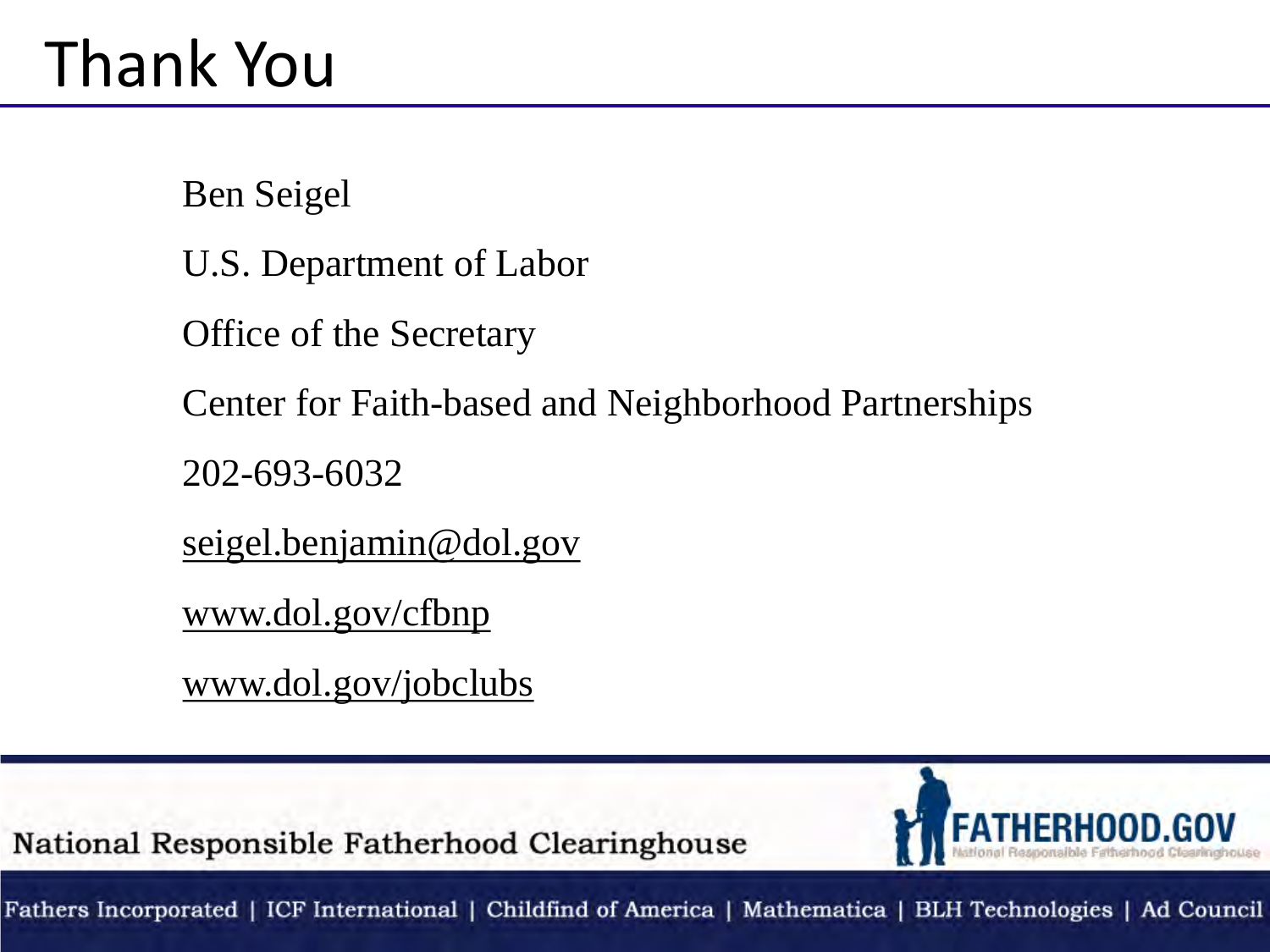

# Responsible Fatherhood Demonstrations: What's Next

Dr. Ronald B. Mincy Serena Klempin, MSW Center for Research on Fathers, Children and Family Well-Being Columbia University School of Social Work

National Responsible Fatherhood Clearinghouse

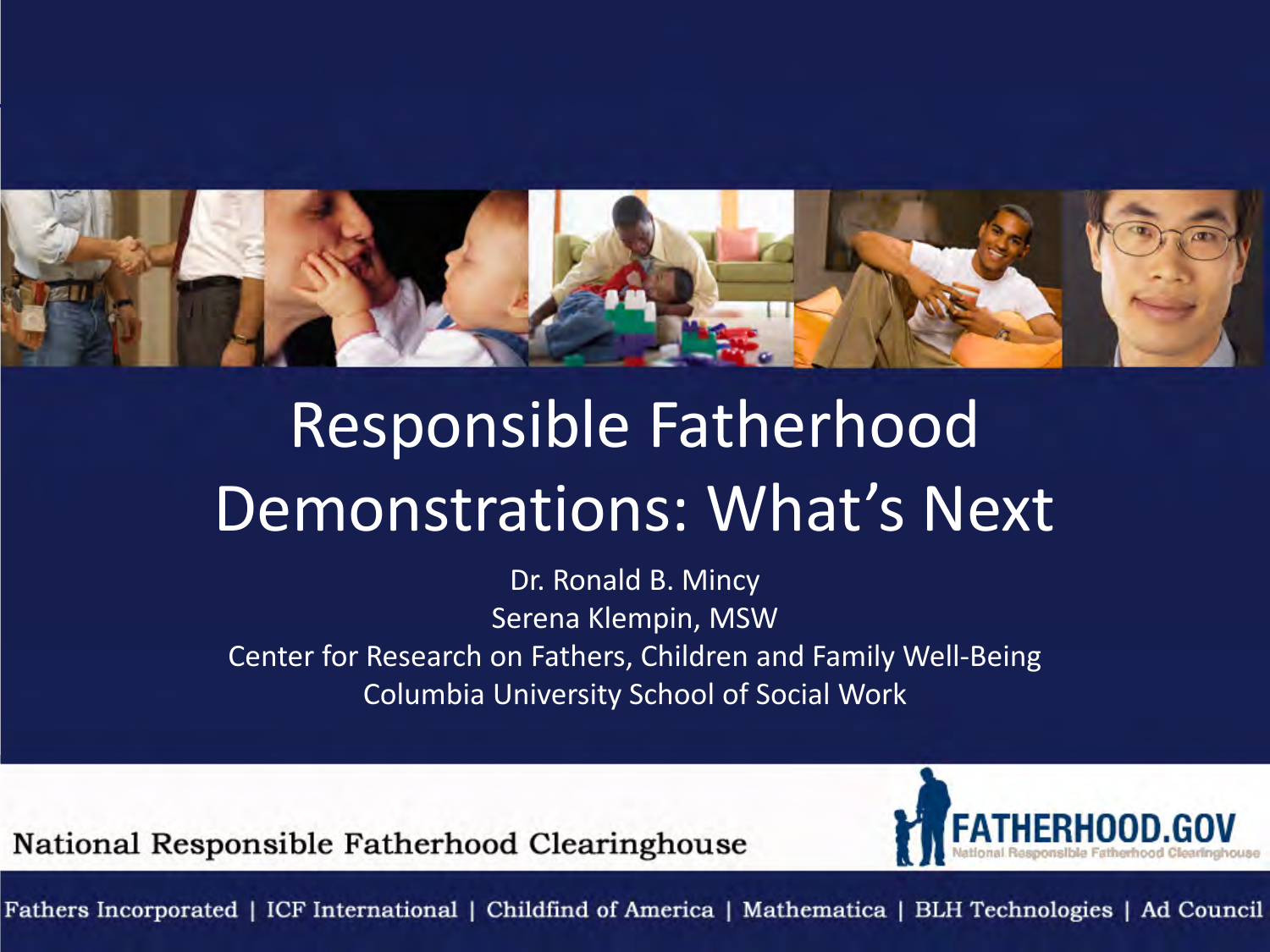# **Introduction**

- Trends in marriage, non-marital births, and the distribution of male fertility by education, all imply that an increasing portion of children will be born to unwed and disadvantaged fathers.
- Further, the adverse effects of the 2008-2009 recession on employment and earnings were especially severe for men, leading to increases in child support default rates of NCPs generally.
- Finding more effective ways to assist NCPs to meet their child support obligations is critical.

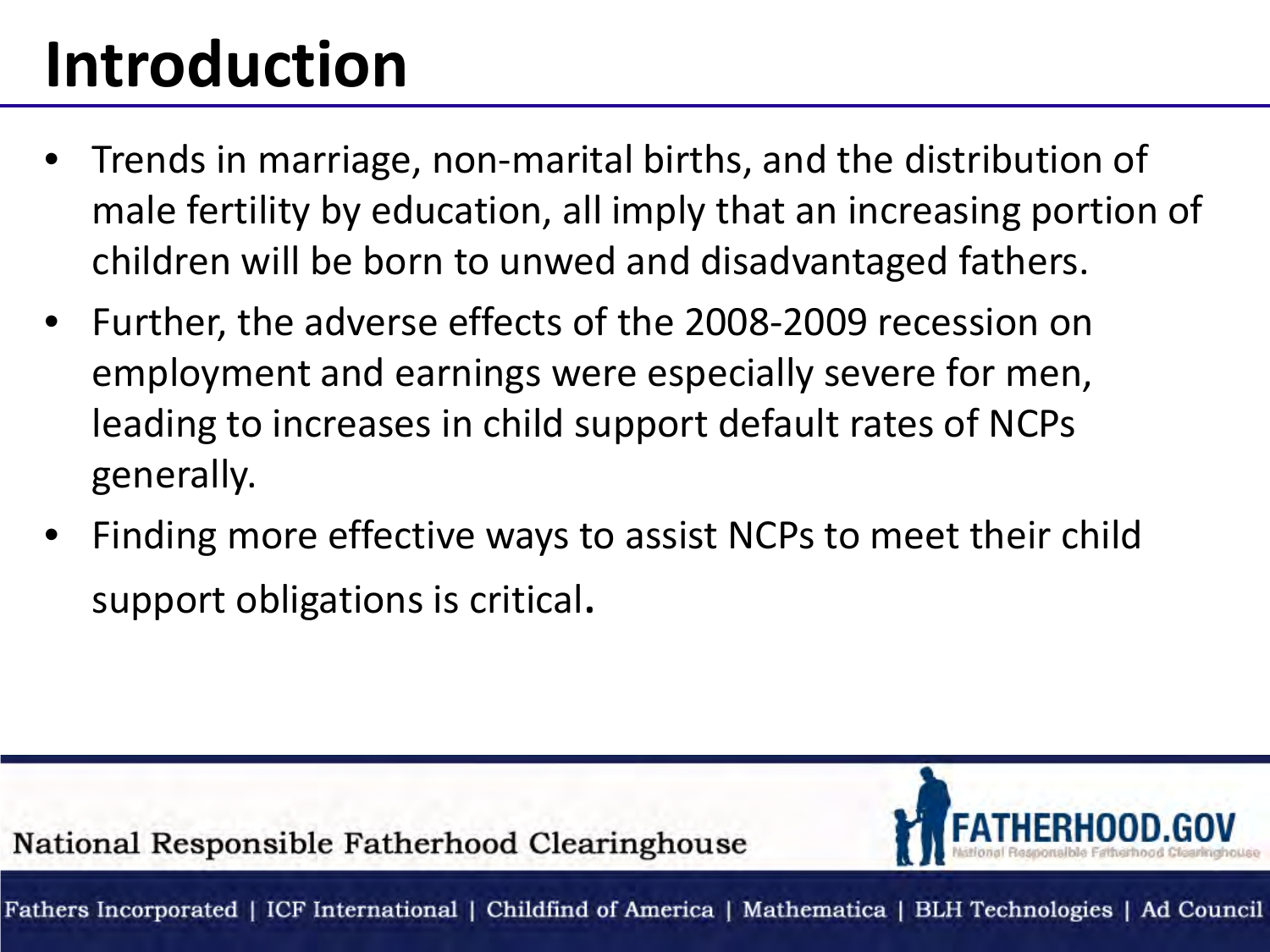## **Purpose**

- For these reasons the recently announced PACT and NCP Transitional Jobs Program demonstrations are timely.
- But what can we hope to learn from them?
- What are their prospects for success?
- To answer these questions, this presentation will examine the findings of past multi-site responsible fatherhood program (RFP) demonstrations.

National Responsible Fatherhood Clearinghouse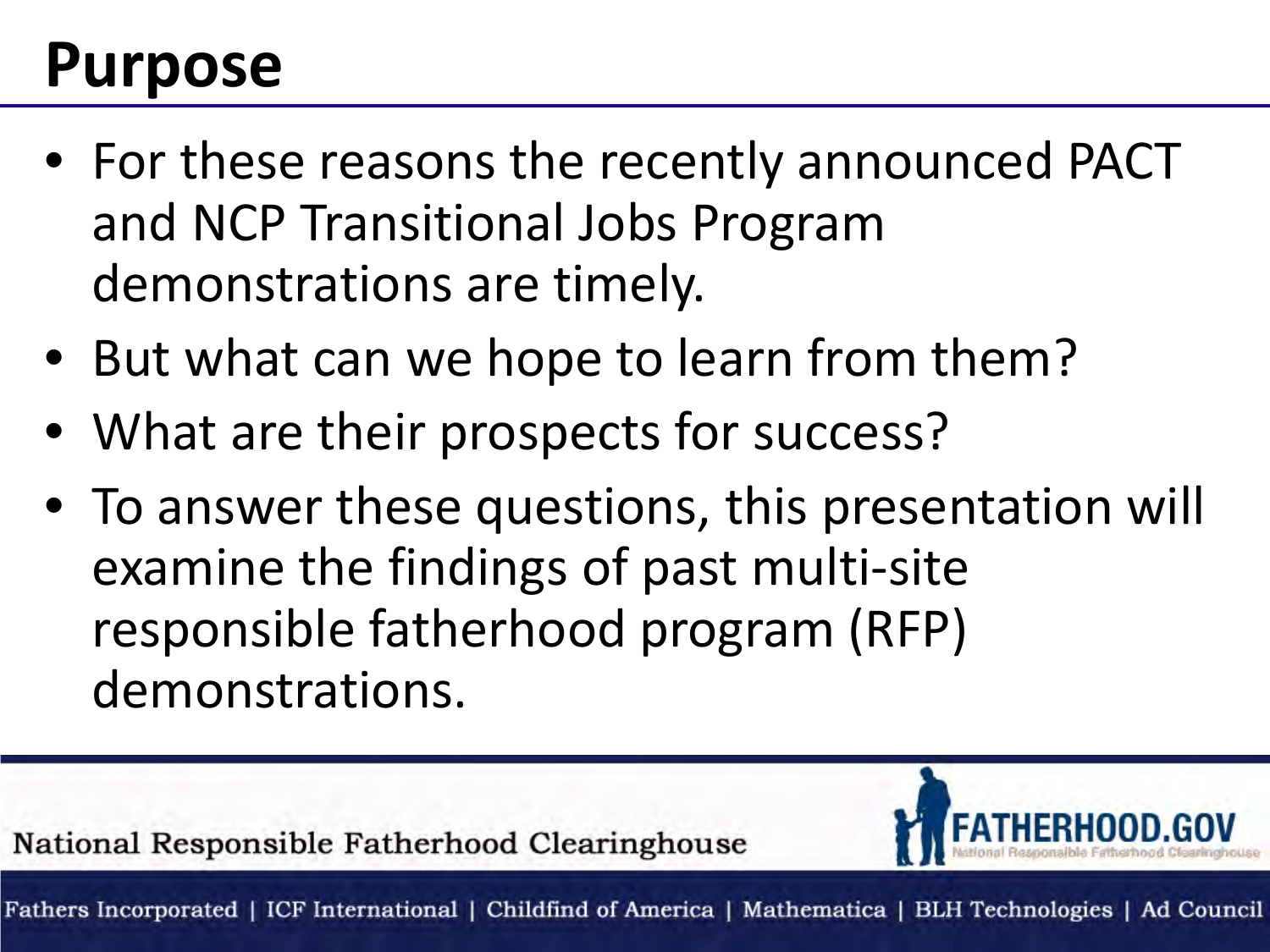### **Fatherhood Demonstrations and the Business Cycle**



National Responsible Fatherhood Clearinghouse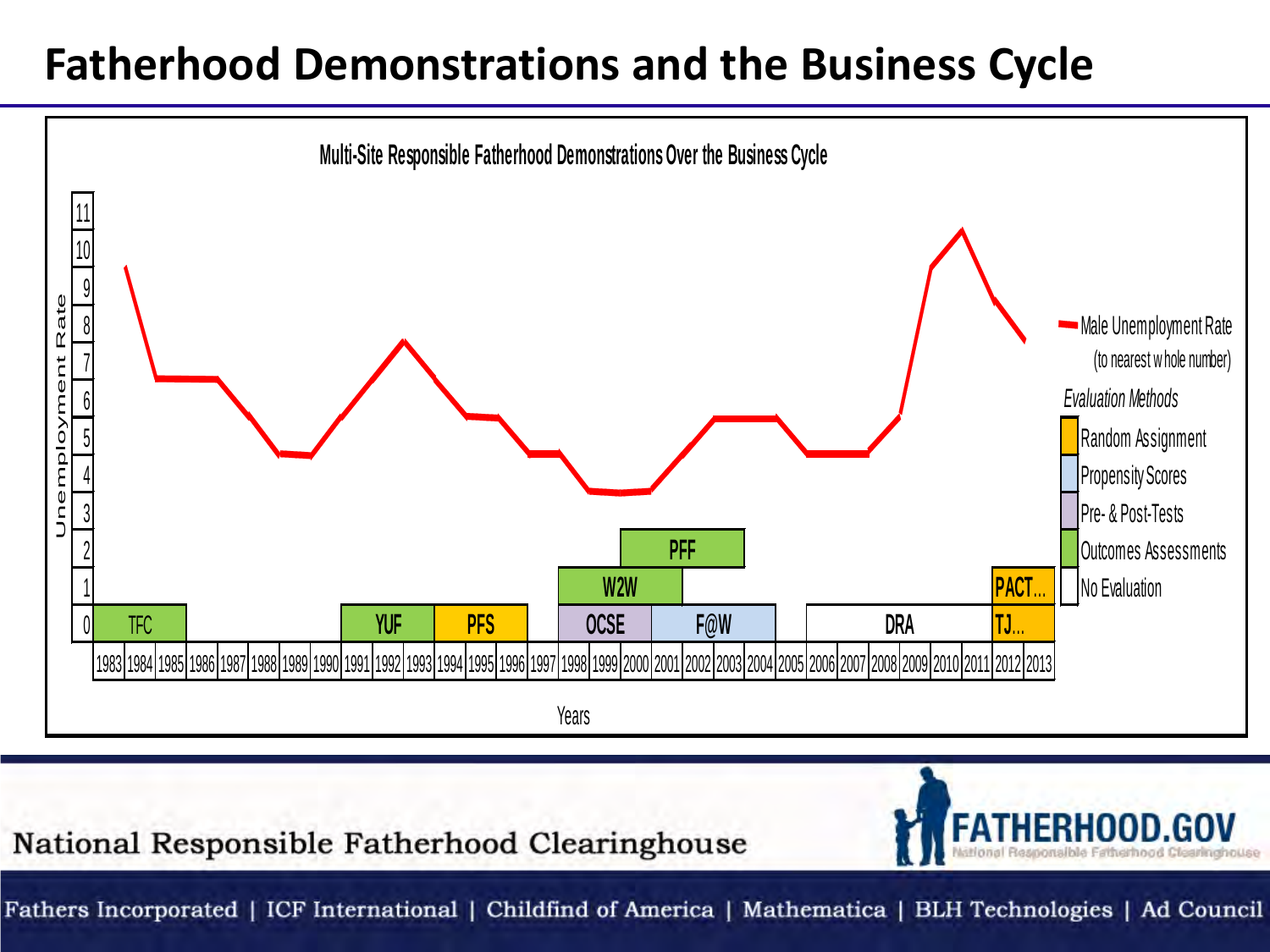# **Key Points**

- Past multi-site demonstration projects have occurred at different points in the business cycle and have been evaluated using different methodologies.
- The best evidence we have about the effectiveness of RFPs comes from Parents' Fair Share, which occurred during the early years of the 1990's economic boom and was evaluated using random assignment.
	- The economic climate was favorable.
	- The methodology used to assess program impacts was the most reliable.

National Responsible Fatherhood Clearinghouse Fathers Incorporated | ICF International | Childfind of America | Mathematica | BLH Technologies | Ad Council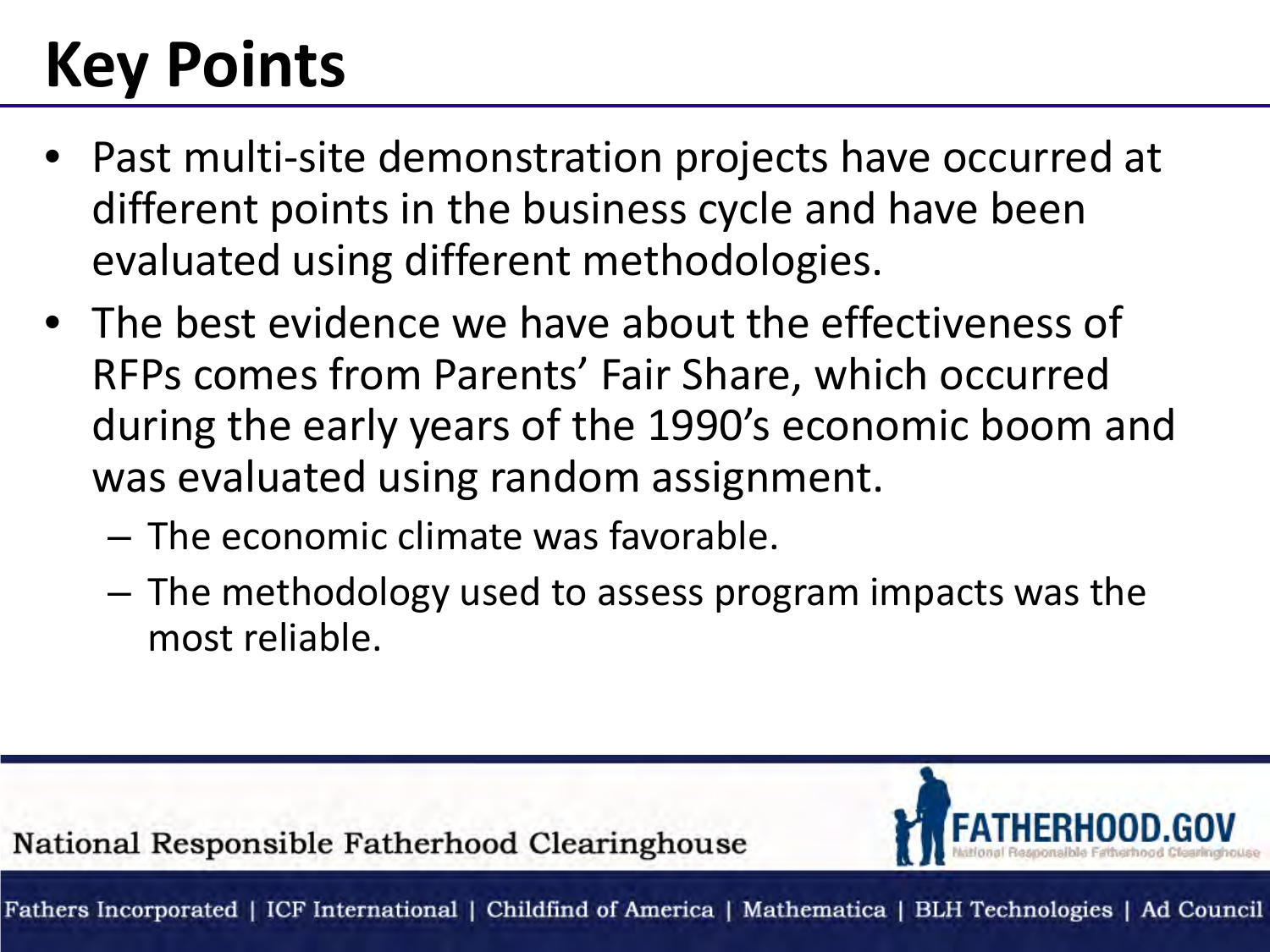# **Employment**

- Although the majority of programs reported increases in employment, the increases tended to be small, and overall employment rates remained low.
	- Parents' Fair Share (PFS) did significantly increase employment for a sub- sample of the most disadvantaged men (those lacking a high school diploma / GED or with little work experience) but not for the full sample.
		- Men with high school diplomas had higher employment rates overall, but men without diplomas saw a more significant increase in employment rates.
		- Overall, however, employment rates did not change significantly for the full sample.
	- Office of Child Support Enforcement (OCSE) Responsible Fatherhood Programs reported the most consistent increases in employment.
		- The sites with the most significant increases in employment were also the sites with the lowest pre-program employment rates.

National Responsible Fatherhood Clearinghouse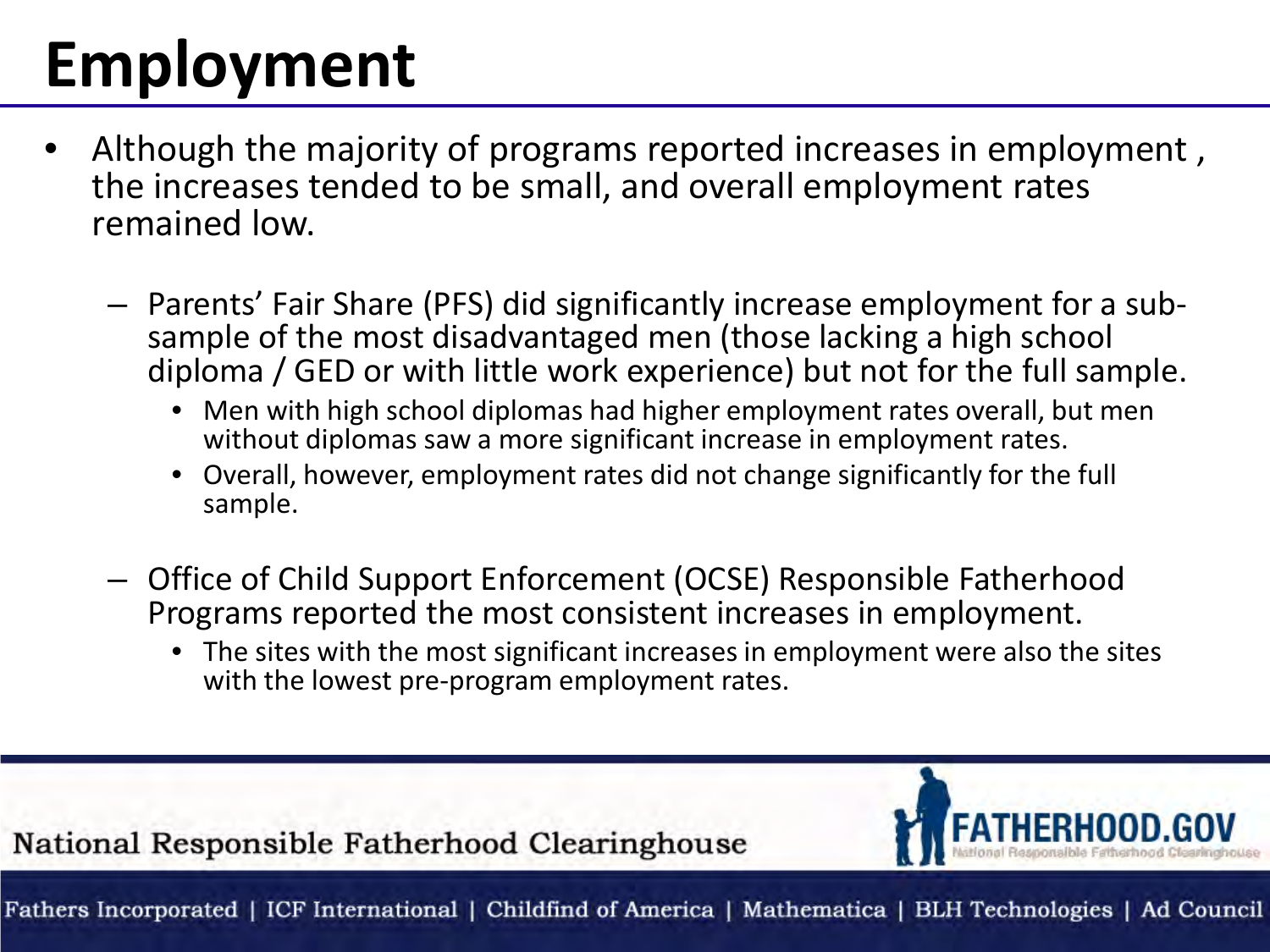# **Earnings**

- Although driven by different factors at different programs, earnings tended to increase more substantially than employment.
- Parents' Fair Share increased average earnings for the full sample:
	- But the increase was largely driven by greater numbers of the more disadvantaged men becoming employed rather than by higher earnings among the more employable men.
	- Increases in earnings for the more disadvantaged men were particularly striking among a subgroup of fathers who participated in a random survey towards the end of the demonstration.
- OSCE saw an increase in average earnings that was also driven by previously unemployed fathers becoming employed. Significant preand post-enrollment differences were seen in four of the seven sites evaluated.

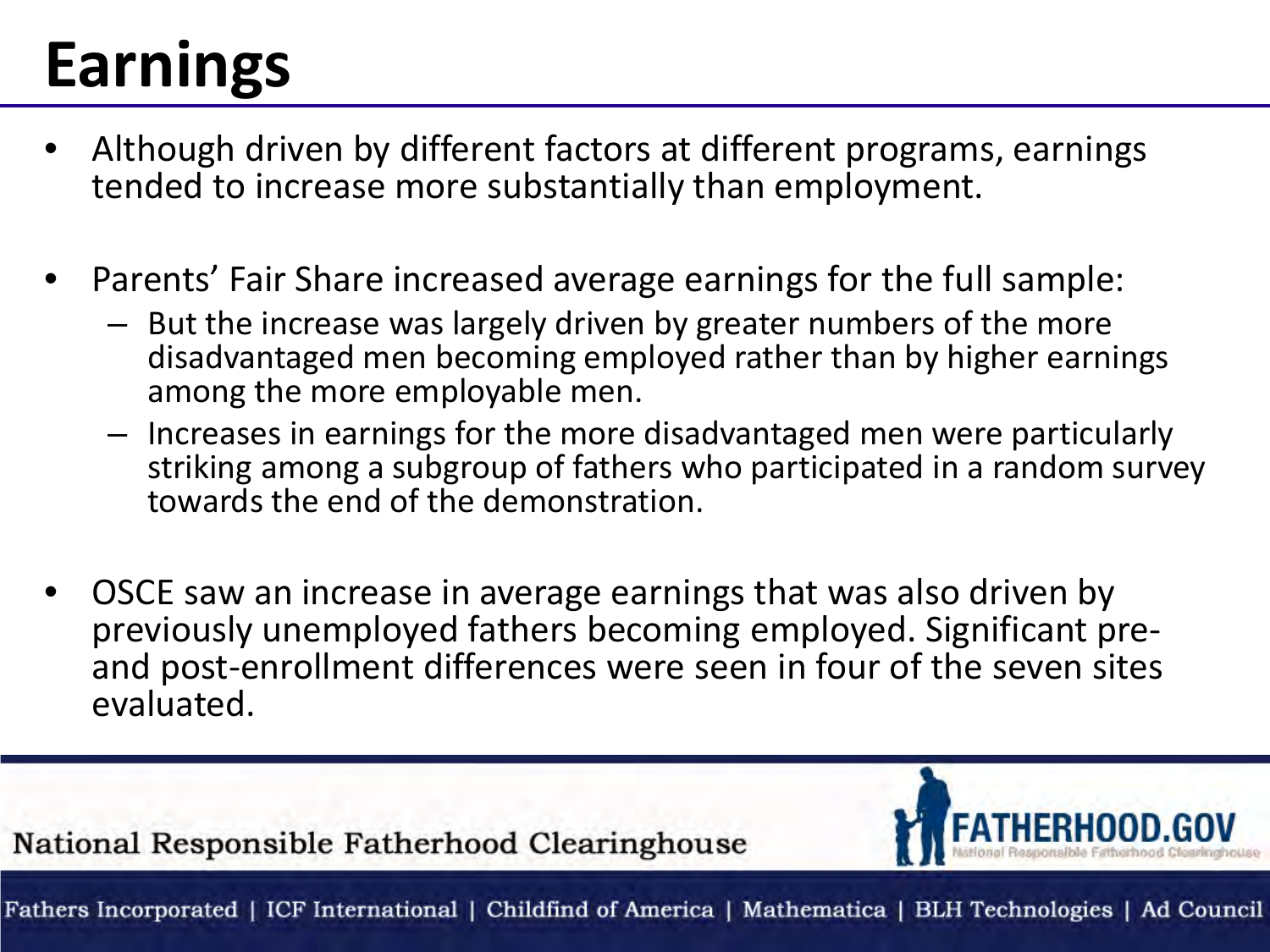### **Employment and Earnings Impacts of Fathers at Work**

- Fathers at Work participants earned more than similar young fathers who did not participate in the program.
- For example, the average Fathers at Work participant earned \$5,371 more in the 12 months prior to follow-up than the average father in the comparison group.
	- These differences were seen because Fathers at Work participants were more likely to be employed and worked more hours.
	- They were approximately twice as likely to be employed full-time, and they worked more months per year (5.3 months more) and more hours per week (3.2 hours more).

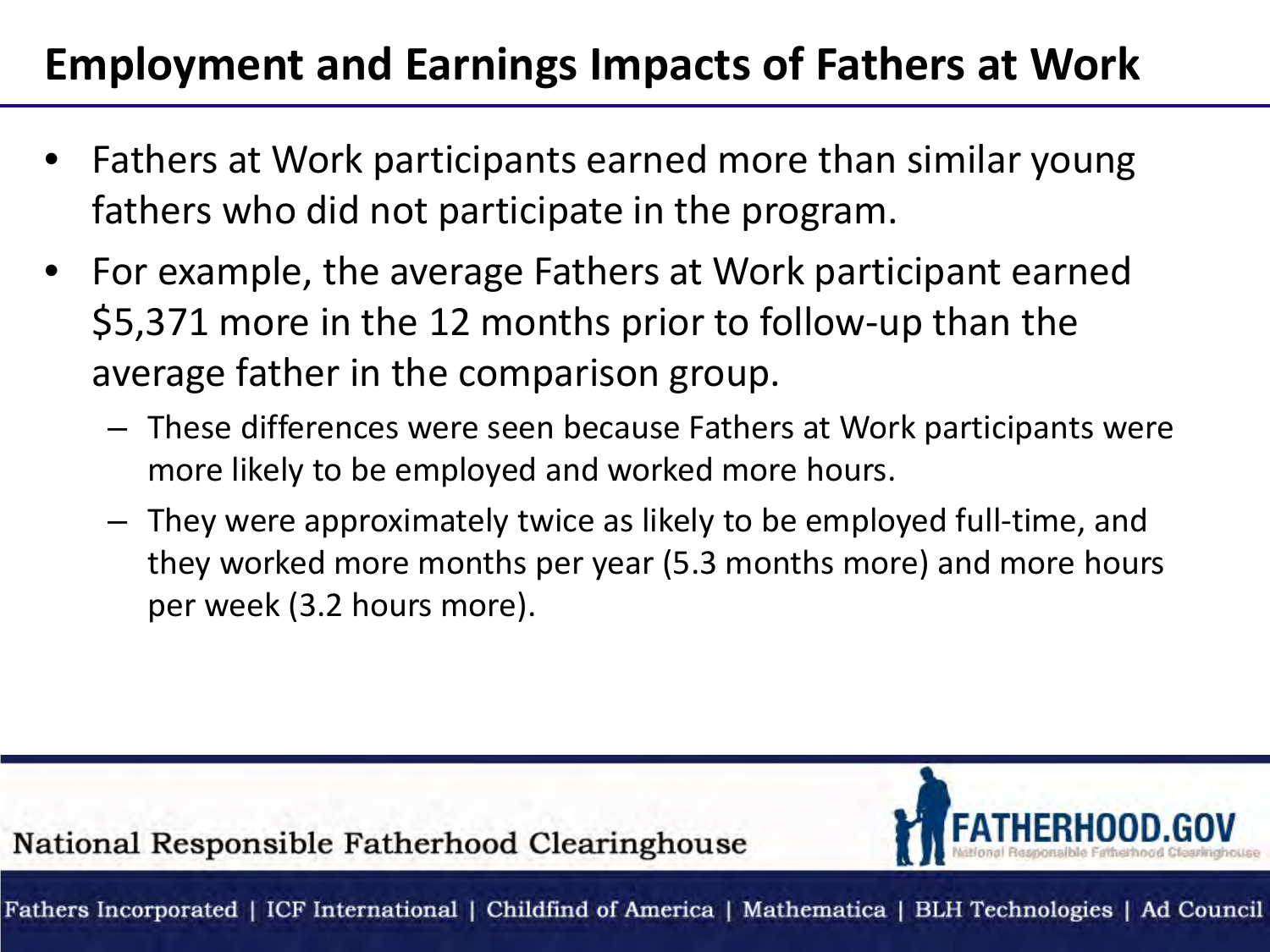# **Child Support**

- Despite relatively small gains in employment and earnings, most programs saw some increases in child support compliance.
- Increased compliance largely came in the form of increased numbers of fathers paying child support rather than increased payment amounts.

National Responsible Fatherhood Clearinghouse

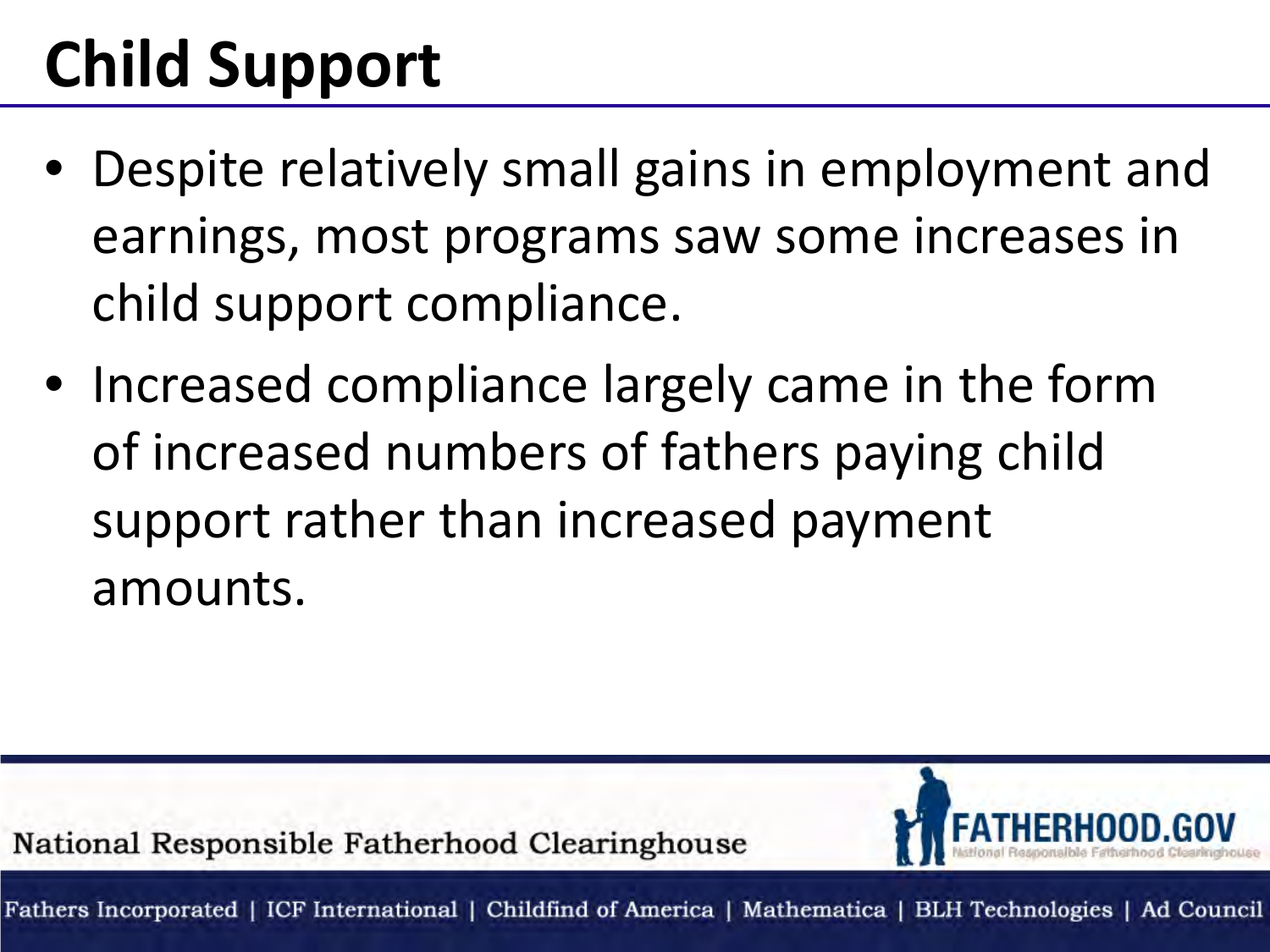# **Impact of PFF and OCSE demos**

- Parents' Fair Share participants were more likely than control group fathers to pay child support, with significant differences observed in 5 of the 6 quarters for which follow up data are available.
	- Even so, over 50% did not pay any child support.
	- Additionally, the increased percentage was largely driven by significant increases from just three of the seven sites.
	- Furthermore, the increased percentage of fathers paying support was not accompanied by an increase in the amount paid.
- The seven OCSE sites saw fairly substantial increases in the percent of fathers paying child support, ranging from a 4% to a 31% increase six months after enrollment.
- However, most still paid less than the full amount, with across-site averages ranging from 36% to 73% of the total amount due.

#### National Responsible Fatherhood Clearinghouse

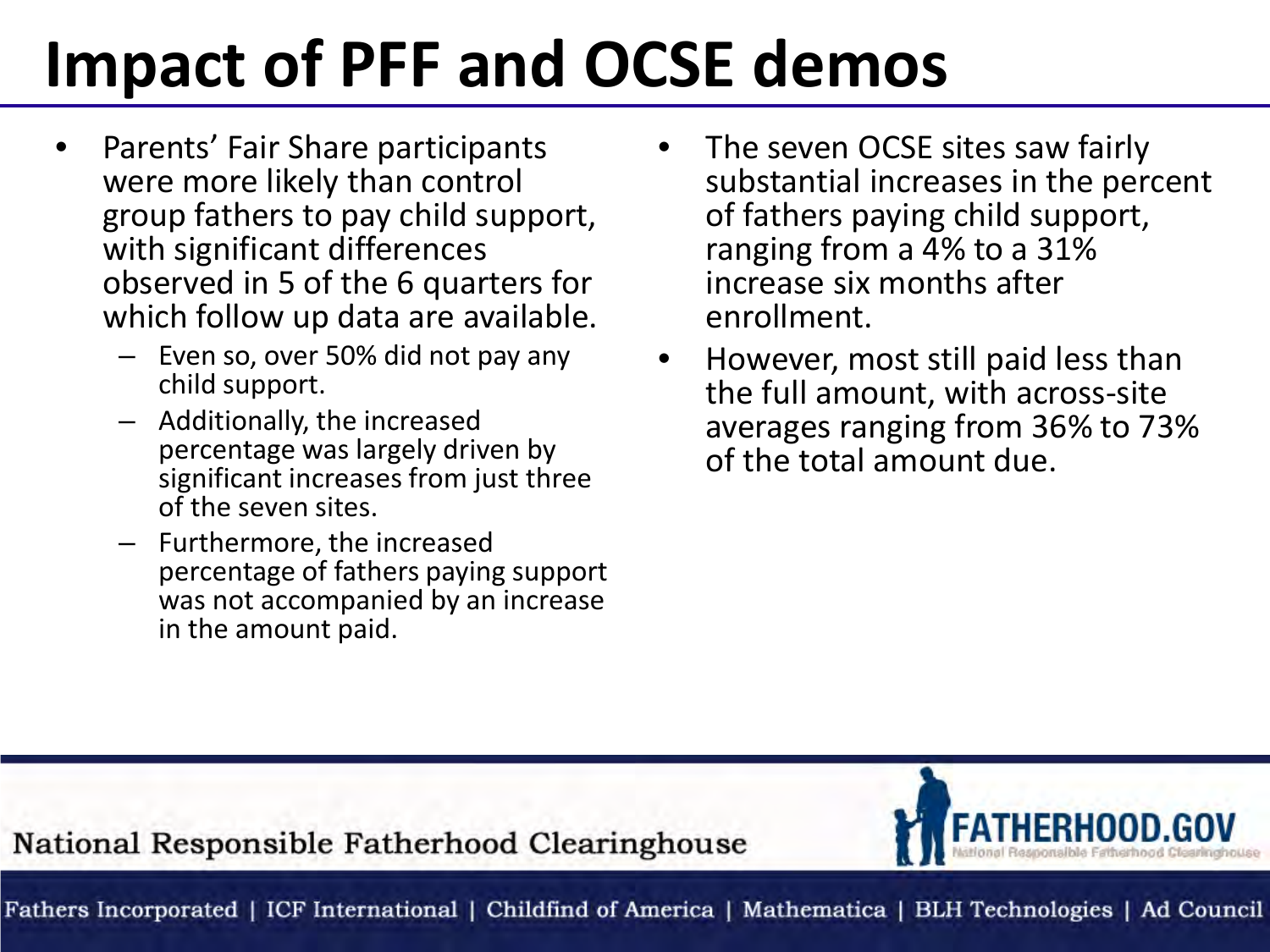# **Impact of PFF and Fathers at Work**

- Child support outcomes for Partners for Fragile Families were generally positive, particularly given the modest gains in employment and earnings.
- Partners for Fragile Families was also targeting a specific subset of low-income noncustodial fathers – young fathers who had not yet established paternity and who had had little or no involvement with the child support enforcement system – and so identified slightly different outcomes.
- One key outcome was the percentage of fathers who established a child support order.
	- At the time of enrollment this figure was very low – around 14%.
	- By the eighth quarter after enrollment, this percentage had more than doubled to 35%.
	- Despite this gain, the majority of fathers did not establish a child support order and a significant percentage were not making any payments.
- The number of Fathers at Work participants with formal child support orders in place changed relatively little during the 12 months.
- However, there were other changes between baseline and follow-up:
	- Payments tripled from \$32 per month before entering the program to \$90 in the month prior to the follow-up interview.
	- Furthermore, at follow-up, among fathers with formal support orders, Fathers at Work participants were more likely to make a payment and typically paid more than Comparison Group 2.
	- Fathers at Work participants were 53% more likely to make a formal payment than comparison group fathers.
	- Further they paid \$52 more per month on their orders than comparison group fathers.
	- The increase in earnings accounted for all of the increase in child support payments over comparison group fathers.



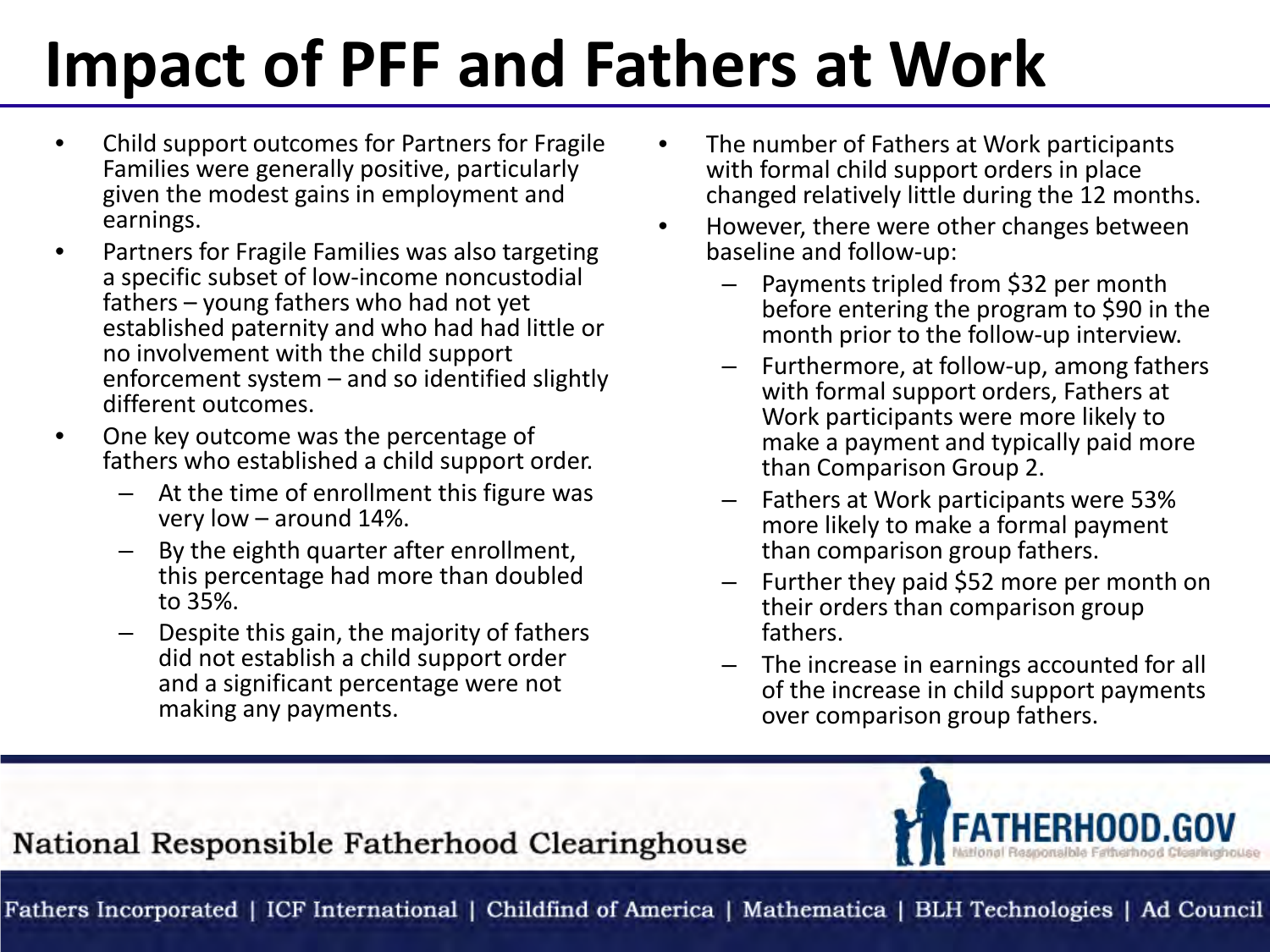# **Current Situation**

- Past responsible fatherhood demonstrations have occurred at various points in the business cycle, but never following unemployment rates as high as the recent experience.
- Recent projections by the Federal Reserve Board suggest the unemployment rate will remain above the full employment level (6.7-7.6%) until 2014.
- We know that the adverse effects of cyclical unemployment are most severe for less skilled workers, who are over-represented among NCPs.
	- For example , since June 2009, black men and men without a college degree have had higher unemployment rates and higher unemployment durations than white and college educated men.
- Young men who entered the labor market in 2008 had very little work experience, and therefore, their transition to stable employment will be particularly difficult as the unemployment rate falls.
- Studies show that it can take a decade or more young workers to recover the earnings losses they experience during a deep recession.

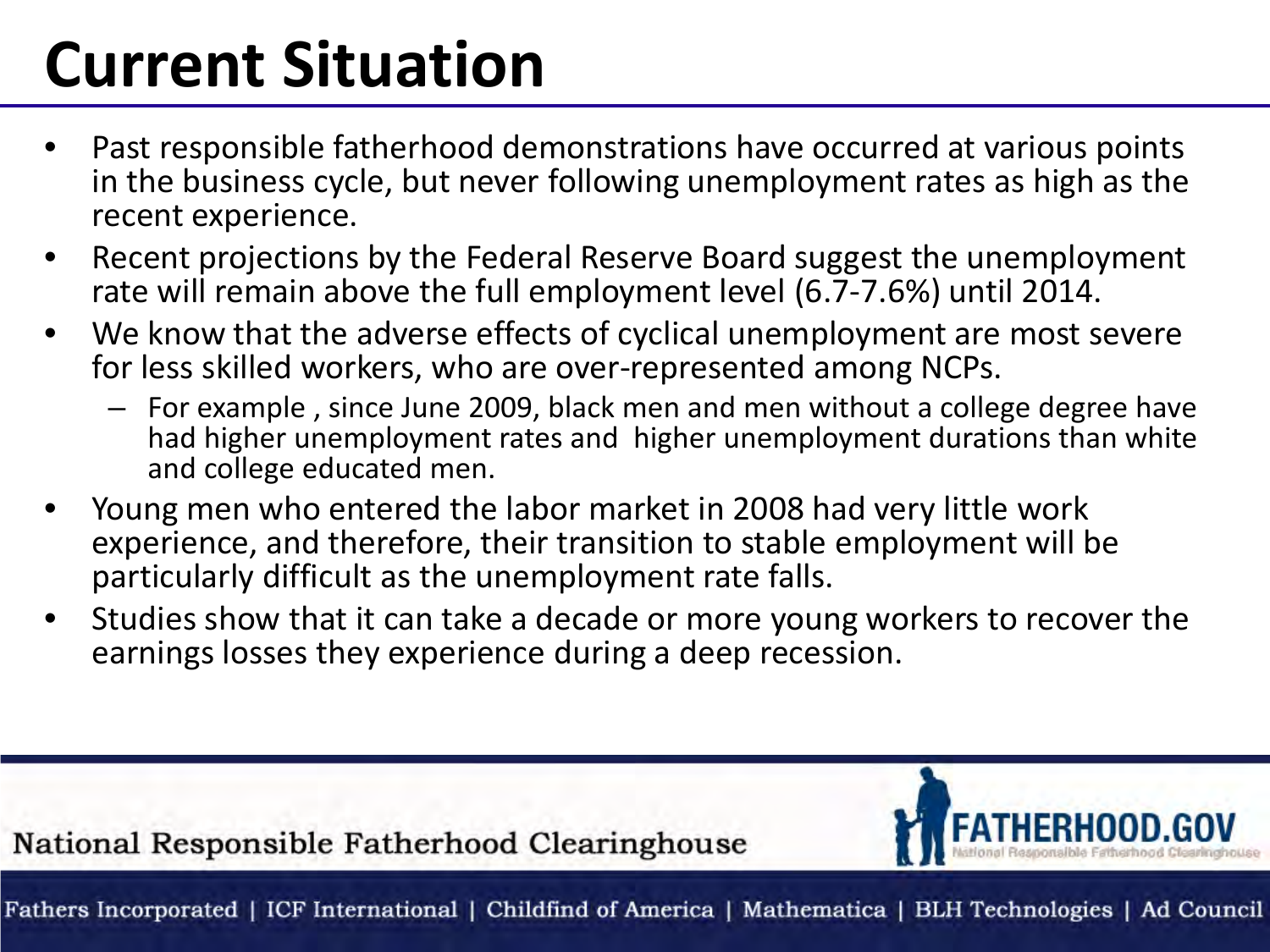# **Likely Impacts**

- For these reasons, we can expect the PACT and NCP NTJ demonstrations to have:
	- Modest, at best, impacts on employment and earnings;
	- More substantial impacts on the proportion of NCPs who pay some child support; and
	- Modest impacts on the amount of child support paid.

National Responsible Fatherhood Clearinghouse Fathers Incorporated | ICF International | Childfind of America | Mathematica | BLH Technologies | Ad Council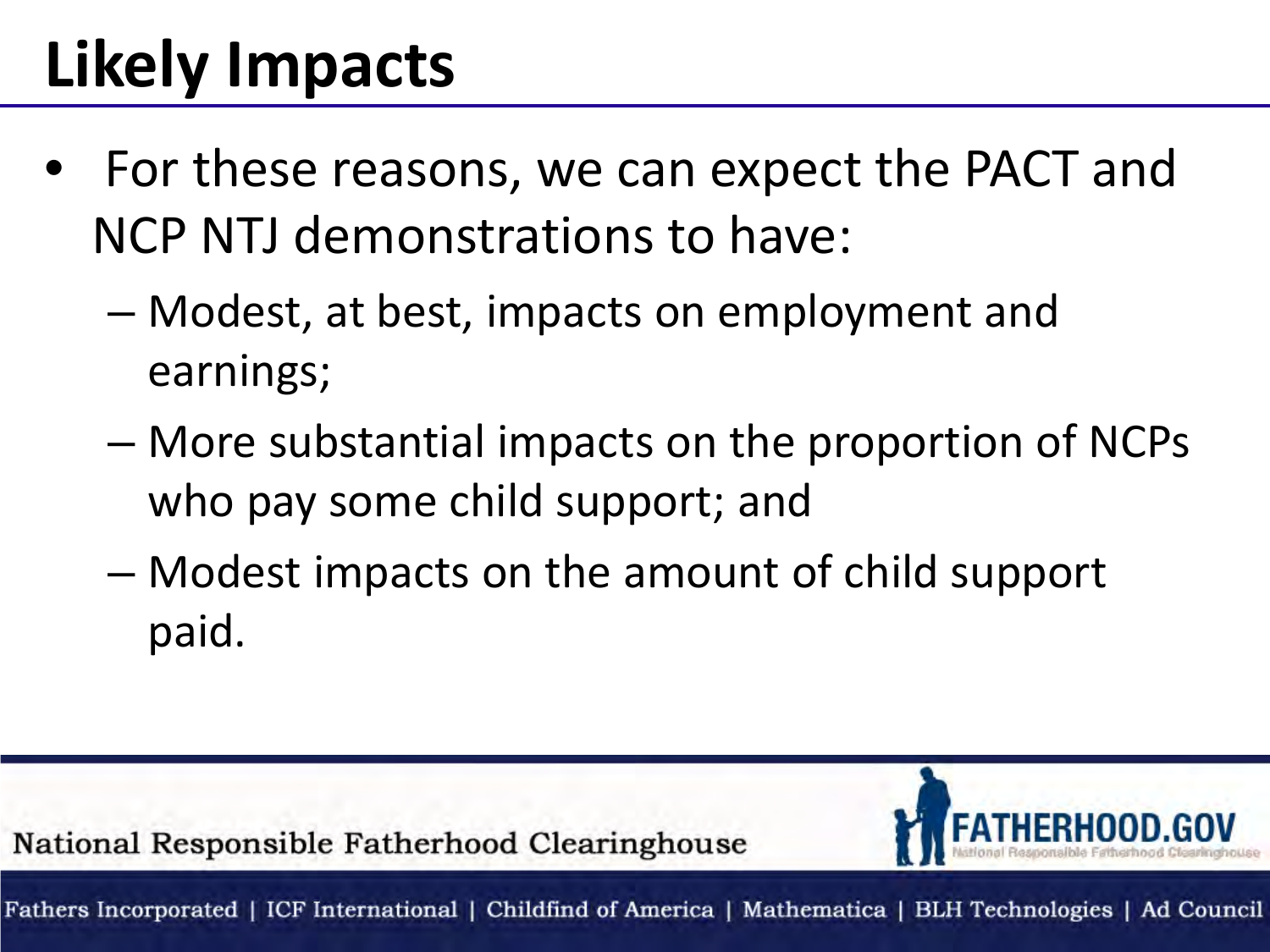# **Implications**

- Given the unfavorable economic climate, fatherhood programs (particularly those involved in PACT and NCP\_NTJ) should devote considerable effort to the following:
- Employment Retention the road to employment stability will be "bumpy" for many program participants.
	- Retention bonuses to encourage follow-up and employment re-placement
	- Intergradation with UI system
- Focus on more disadvantaged workers and workers w/ barriers because this group
	- Achieved larger employment and earnings impacts in prior demonstrations
	- Results in the past have been for this g
	- Was more likely to withdraw from the labor force during the recession and
	- More likely to experience longer spells of unemployment

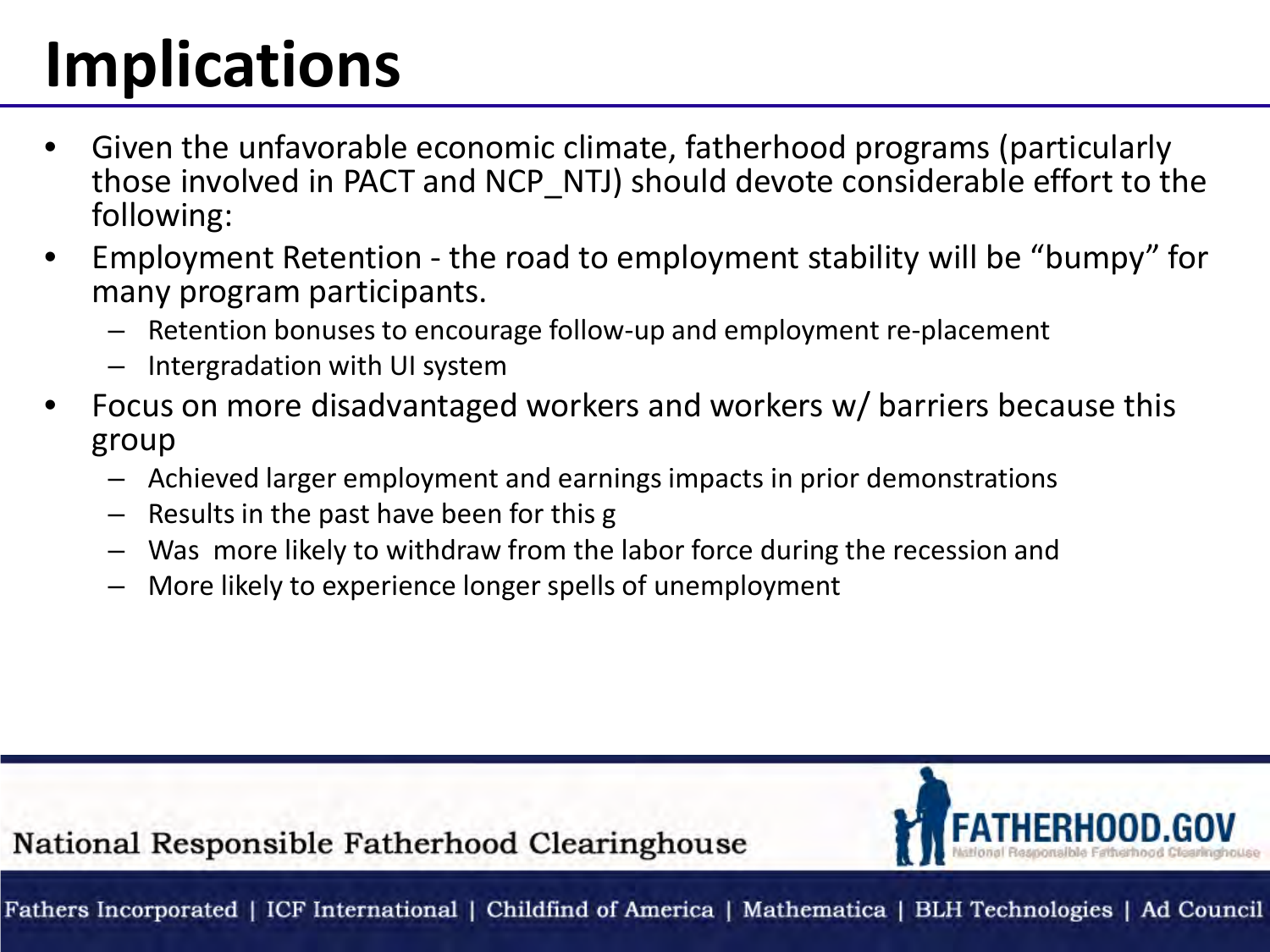# **Implications (Cont'd)**

- Child Support Intermediation historically the strongest component of past demonstrations, whatever the economic climate:
	- Help NCPs understand how the child support system operates.
	- Teach NCPs to be pro-active seeking downward modifications of child support orders, especially during subsidized employment periods
	- Simplify and provide assistance with down modifications of child support orders
	- Help fathers secure self-support reserves which can reduce child support orders in 39 states
	- Working with states on arrears abatement processes.
- Evaluations make some effort to collect evidence on program outcomes other than employment, earnings, and child support, including:
	- Fathers' involvement with children
	- Co-parenting with custodial parents
	- Child well-being outcomes

#### National Responsible Fatherhood Clearinghouse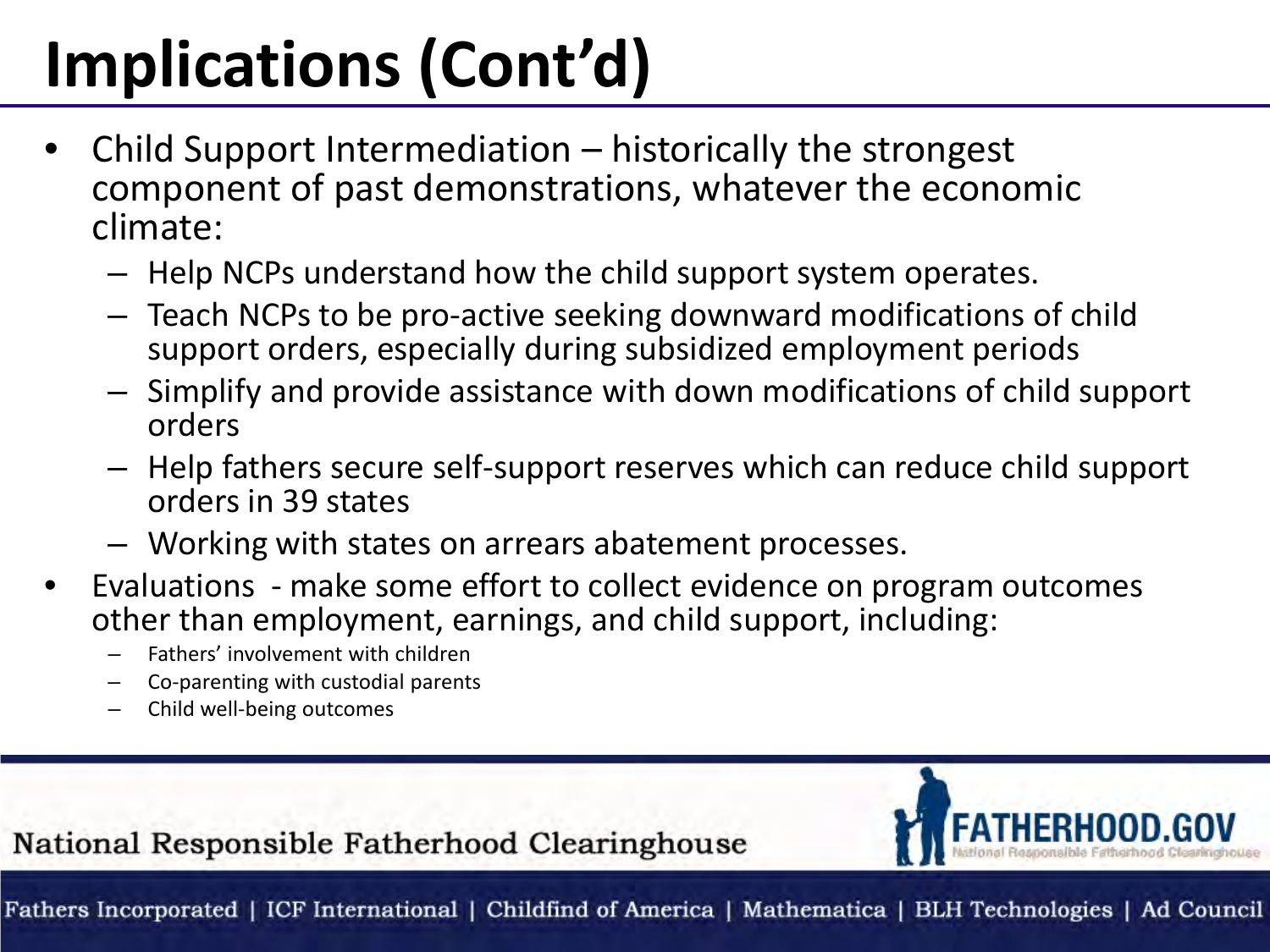### **Contact:**

• Ron Mincy: rmincysr@gmail.com

• Serena Klempin: [sck2130@columbia.edu](mailto:sck2130@columbia.edu)

National Responsible Fatherhood Clearinghouse

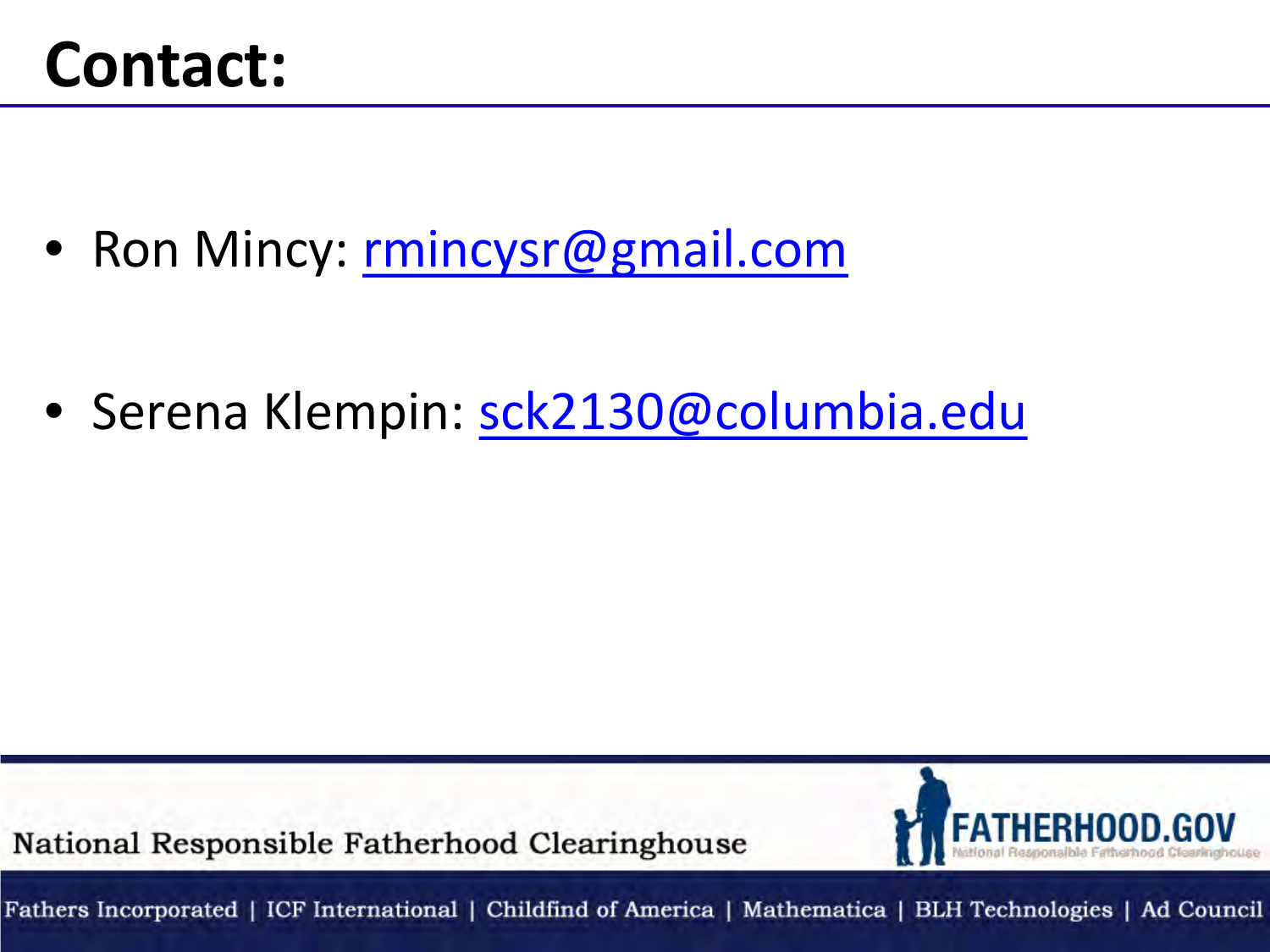

## Connections to Success

Co-Executive Directors Brad & Kathy Lambert

National Responsible Fatherhood Clearinghouse

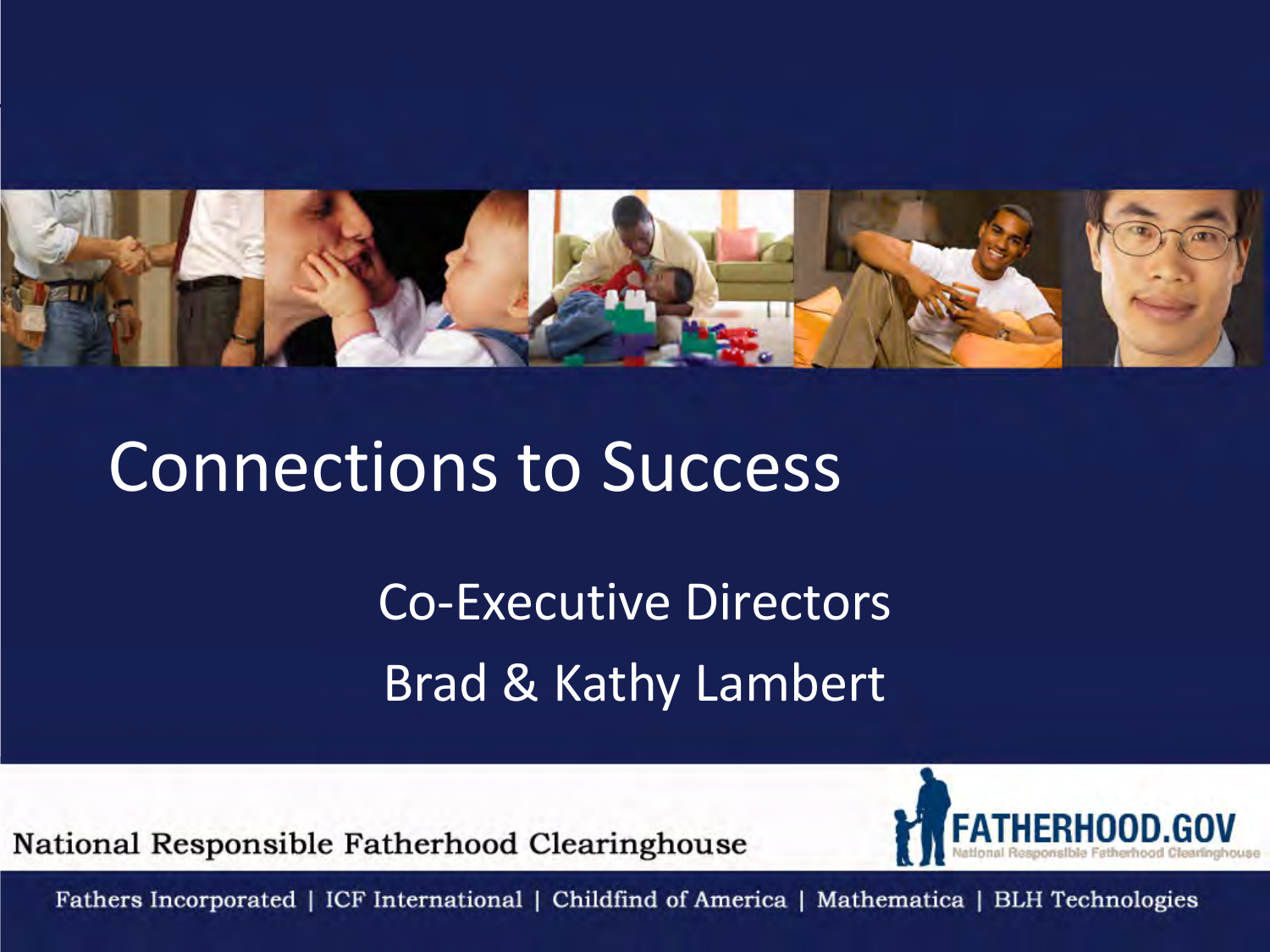### Integrating Pre-Employment Training & Relationship Skills

- 2 Week Work Readiness
	- Exposure (Tours)/Experiential Learning
	- Career Assessments (SDS, ONET)
	- Putting together a Life Plan with SMART Goals
	- Relationship Skills Fatherhood training
- On-Going training 1 night/week GED, Parenting, Healthy Relationships, Financial Lit.
- **Mentoring**







#### National Responsible Fatherhood Clearinghouse

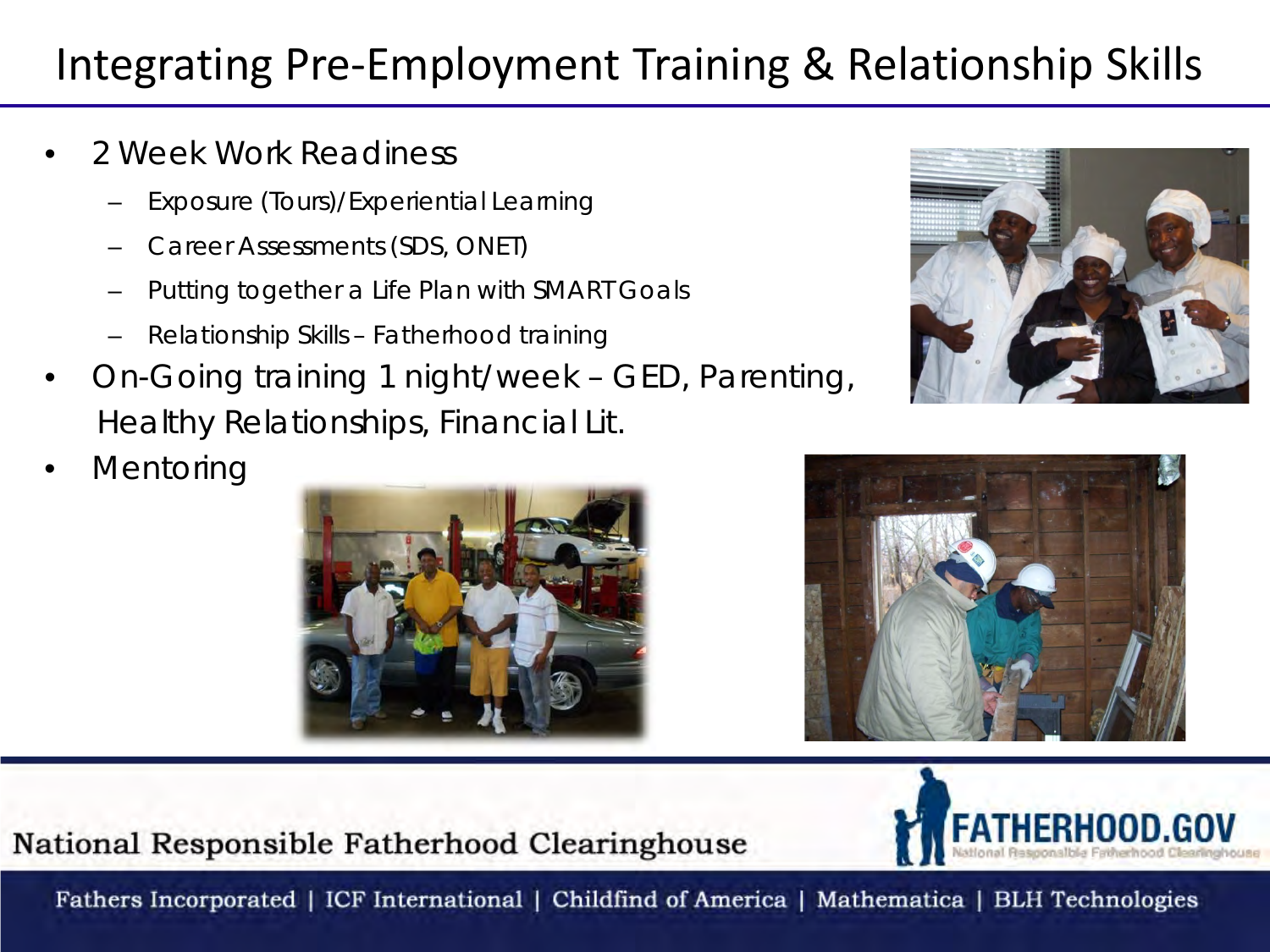## Mock Interviews and Employer Events



**"I was so impressed by the variety of skills and the enthusiasm that I saw today. The participants were well prepared and there wasn't one who I wouldn't hire. This whole event just touched my heart and I can't wait to find out how to do more."**

National Responsible Fatherhood Clearinghouse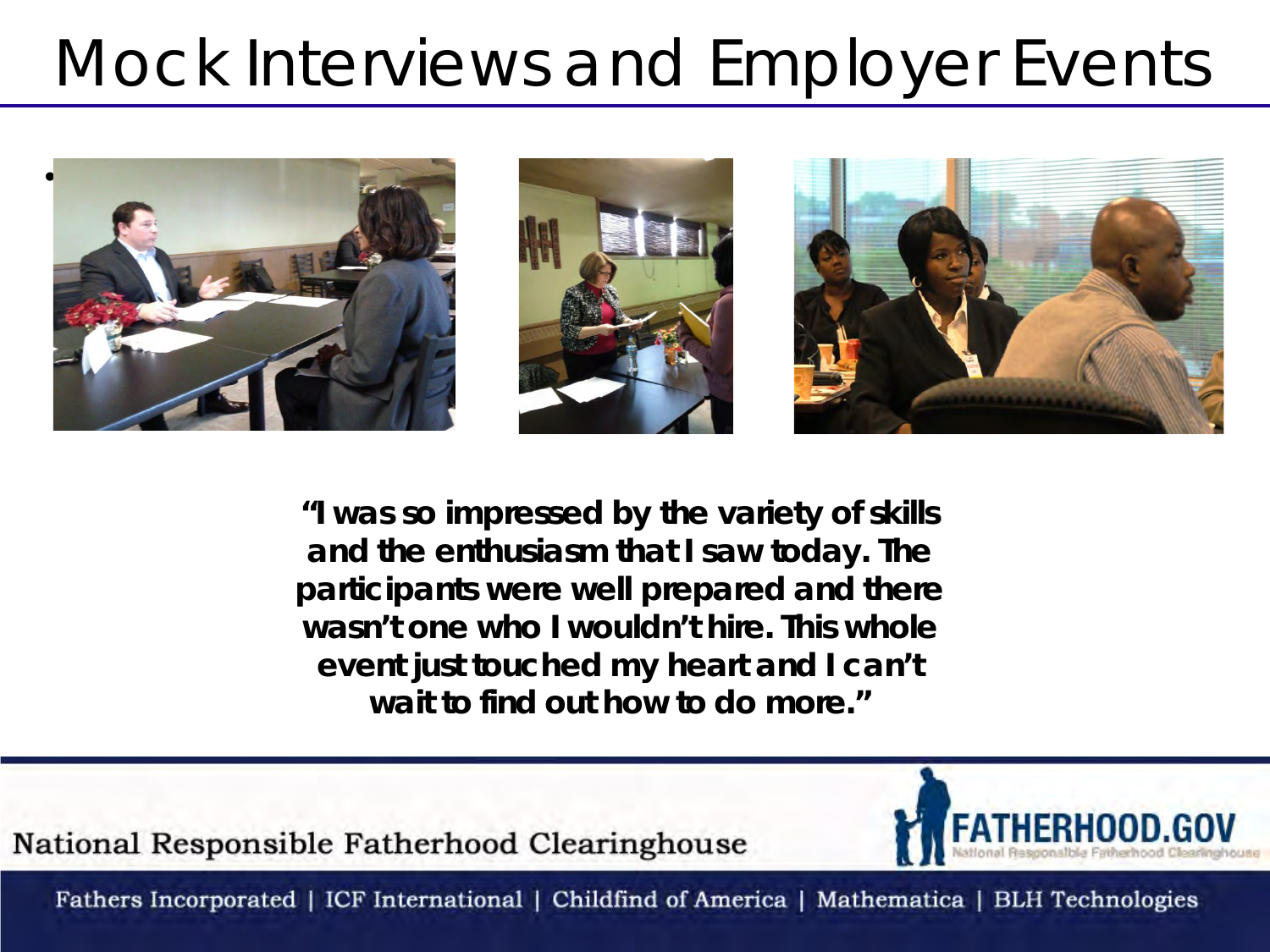# Targeting Employers

- Identify Skill Gaps Across Industries Local One Stop Centers
- Ask Employers what they need/want
- Build relationships with employers
	- Job Retention Specialist
	- Mock Interviews



National Responsible Fatherhood Clearinghouse

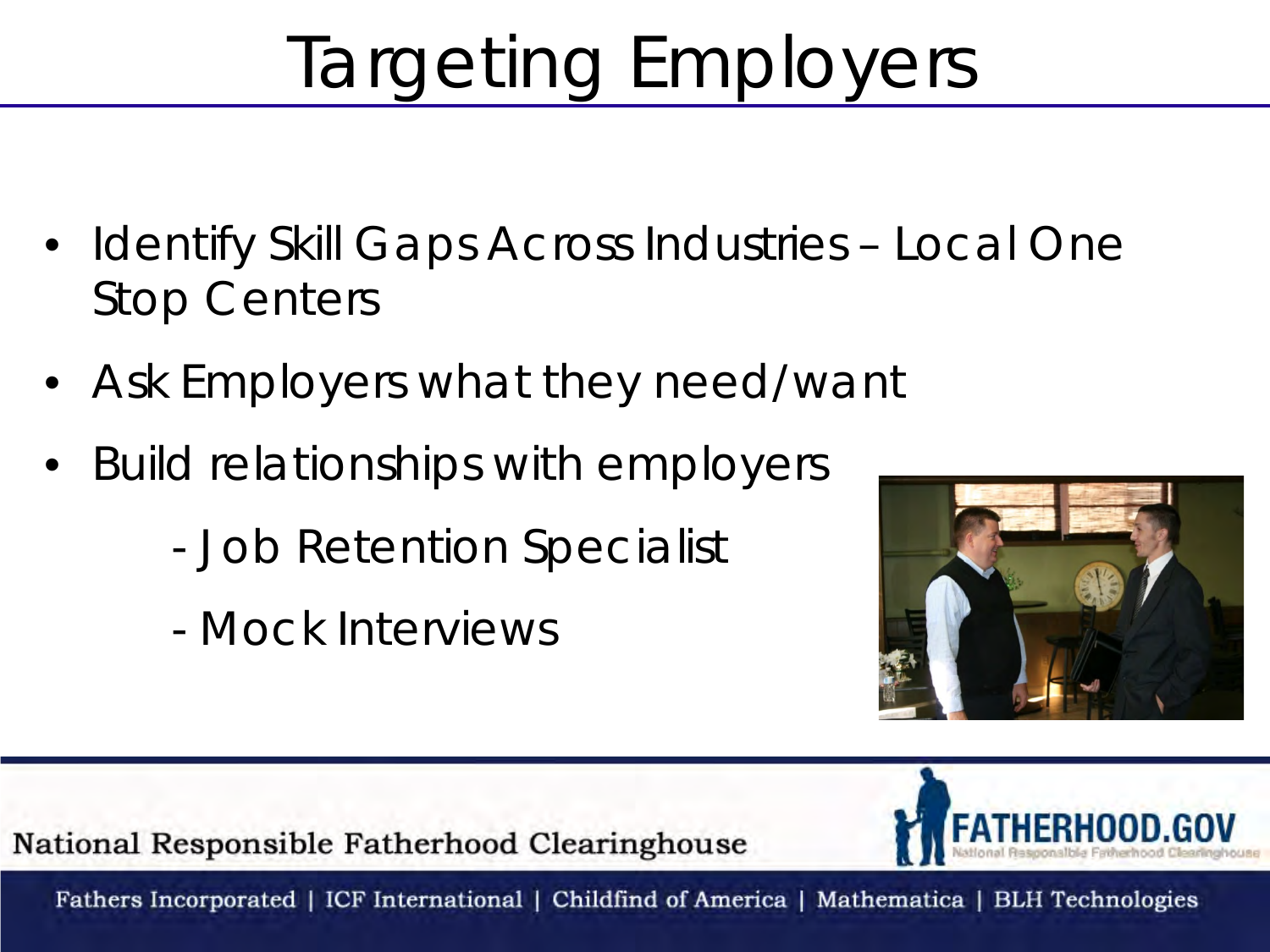# Benefits to Employers

- Provide a qualified pool of talent
- Pre-screen applicants according to employer's specifications
- Reduces turnover cost
- Staff is available to provide troubleshooting assistance to the employer and employee
- Follow-up with employer and employee continues for at least one year.

National Responsible Fatherhood Clearinghouse

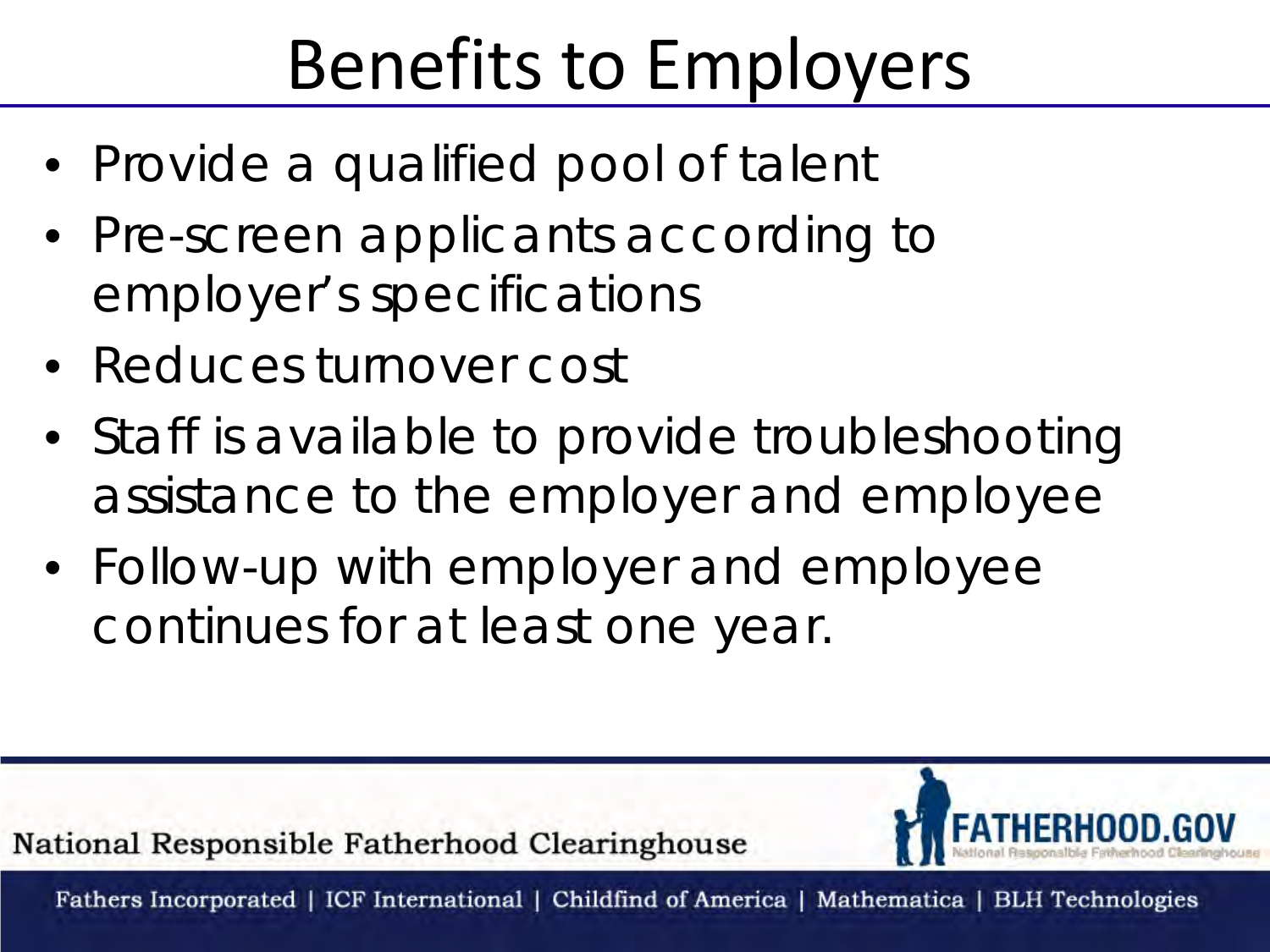# Transitional Employment Models

#### • **Transitional Job Training**

 *Combine Skills Building & Employment*

- *1. Home Remodeling*
- *2. Manufacturing*
- *3. General Maintenance*
- **Subsidized Employment**
- • **On The Job Training**







#### National Responsible Fatherhood Clearinghouse

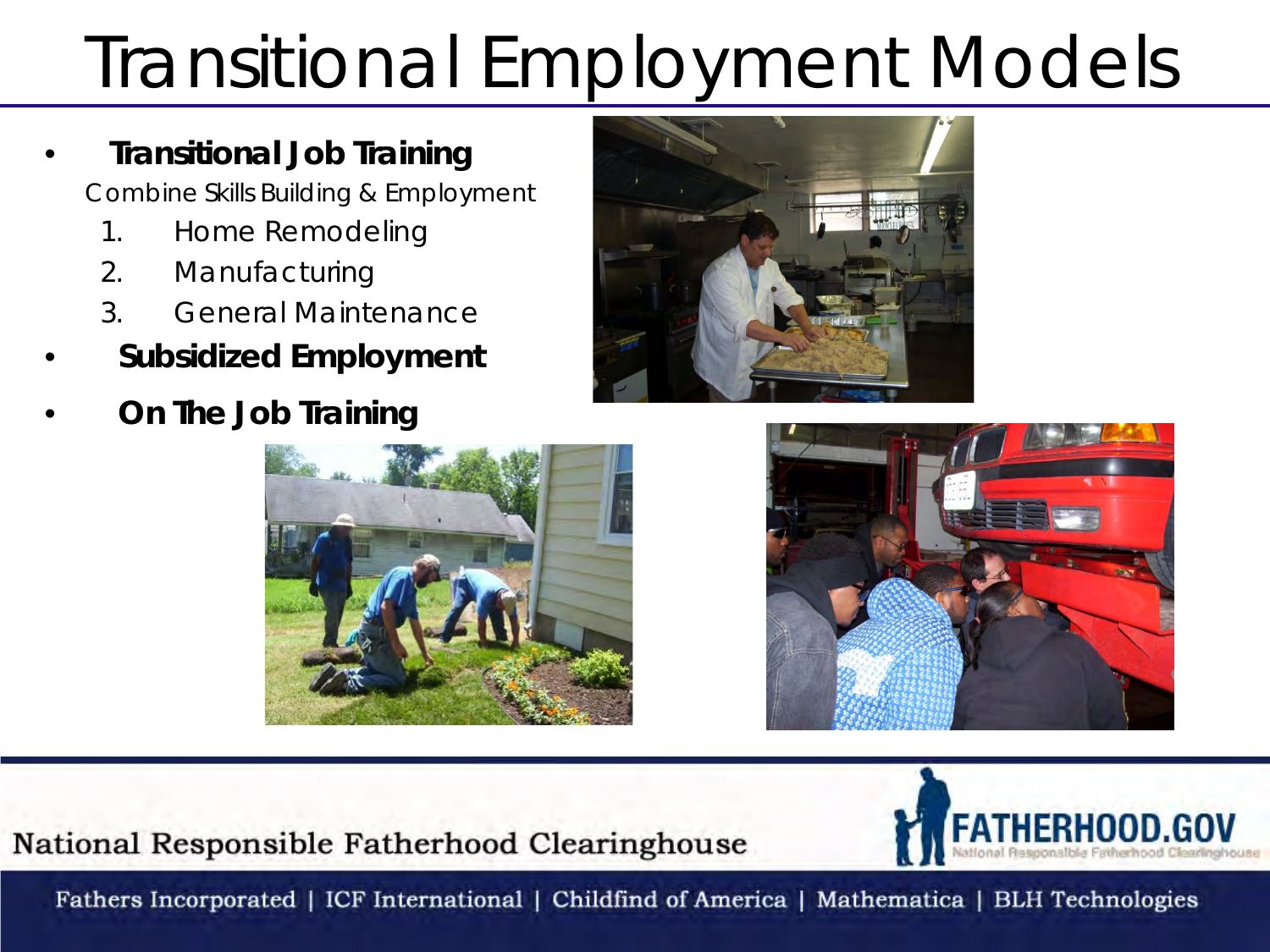## Formal Partnerships

• Child Support Enforcement (ie. Arrears Reduction)

• Social Rehabilitation Services (Dept. of Soc. Serv.)

- Workforce Development/One Stop Center
	- Training Opportunities

National Responsible Fatherhood Clearinghouse